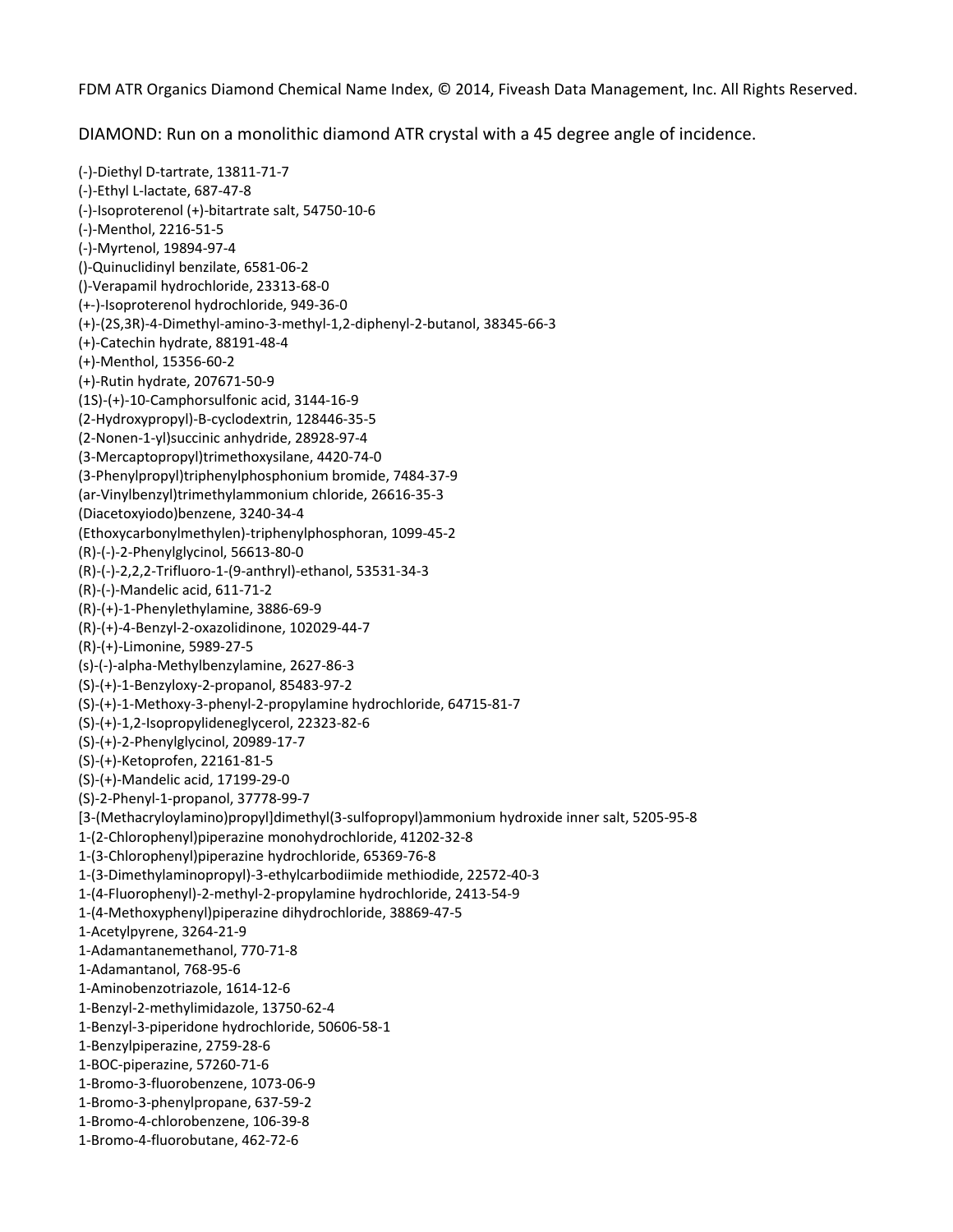‐Bromo‐4‐tert‐butylbenzene, 3972‐65‐4 ‐Bromodecane, 112‐29‐8 ‐Bromododecane, 143‐15‐7 ‐Bromohexadecane, 112‐82‐3 ‐Bromooctadecane, 112‐89‐0 ‐Bromooctane, 111‐83‐1 ‐Bromotetradecane, 112‐71‐0 ‐Butanol, 71‐36‐3 ‐Butylbenzene, 104‐51‐8 ‐Chloroethyl chloroformate, 50893‐53‐3 ‐Decanesulfonic acid sodium salt, 13419‐61‐9 ‐Decanol, 112‐30‐1 ‐Decene, 872‐05‐9 ‐Docosanol, 661‐19‐8 ‐Docosene, 1599‐67‐3 ‐Dodecanol, 112‐53‐8 ‐Dodecene, 112‐41‐4 ‐Eicosanol, 629‐96‐9 ‐Eicosene, 567040 ‐Fluoro‐2,4‐dinitrophenyl‐5‐L‐alamine amide, 95713‐52‐3 ‐Fluoro‐3‐nitrobenzene, 402‐67‐5 ‐Formylpiperazine, 7755‐92‐2 ‐Heptanol, 111‐70‐6 ‐Hexadecanol, 36653‐82‐4 ‐Hexadecene, 629‐73‐2 ‐Hexanesulfonic acid, 2832‐45‐3 ‐Hexanol, 111‐27‐3 ‐Hydroxybenzotriazol hydrate, 123333‐53‐9 ‐Hydroxybenzotriazole, 2592‐95‐2 ‐Hydroxyethylidenediphosphonic acid, 2809‐21‐4 ‐Hydroxypyrene‐3,6,8‐trisulfonic acid, 6358‐69‐6 ‐Iodo‐2‐methylpropane, 513‐38‐2 ‐Iodobutane, 542‐69‐8 ‐Methyl‐1,2,3,6‐tetrahydropyridine hydrochloride, 694‐55‐3 ‐Methylcyclohexanol, 590‐67‐0 ‐Methylpiperazine, 109‐01‐3 ‐N‐BOC‐Piperidine‐3‐carboxyamide, 91419‐49‐7 ‐Nonanol, 143‐08‐8 ‐Octadecanol, 112‐92‐5 ‐Octadecene, 112‐88‐9 ‐Octanol,111‐87‐5 ‐Pentadecanol, 629‐76‐5 ‐Pentanesulfonic acid sodium salt, 22767‐49‐3 ‐Pentanol, 71‐41‐0 ‐Phenyl‐1,3‐butanedione, 93‐91‐4 ‐Phenyl‐2‐butanone, 1007‐32‐5 ‐Phenylpiperidine, 4096‐20‐2 ‐Propanol, 71‐23‐8 ‐Propoxy‐isopropanol, 1569‐01‐3 ‐Tetradecanol, 112‐72‐1 ‐Tetradecene, 1120‐36‐1 ‐Tridecanol, 112‐70‐9 ‐Tridecene, 2437‐56‐1 ‐Undecanol, 112‐42‐5 ‐Undecene, 821‐95‐4 1,1'‐Azobis(cyclohexanecarbonitrile), 2094‐98‐6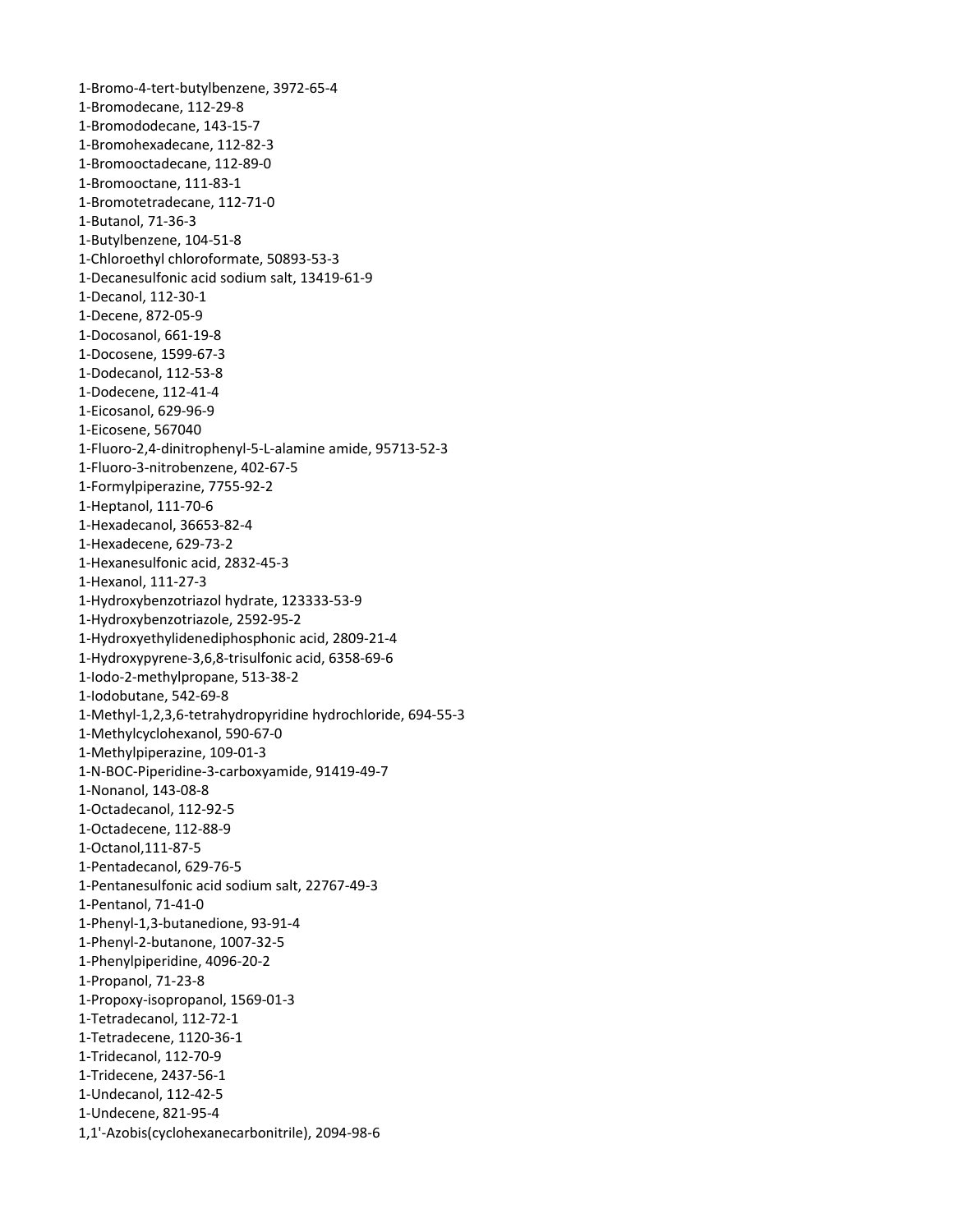1,1'‐Bis(diphenylphosphino)ferrocene, 12150‐46‐8 1,1'‐Carbonyldiimidazole, 530‐62‐1 1,1'‐Dioctadecyl‐4,4'‐bipyridinium dibromide, 90179‐58‐1 1,1‐Dimethylbiguanide hydrochloride, 1115‐70‐4 1,1,1‐Tris(4‐hydroxyphenyl)ethane, 27955‐94‐8 1,1,1‐Tris(hydroxymethyl)ethane, 77‐85‐0 1,1,1‐Tris(hydroxymethyl)propane, 77‐99‐6 1,1,3,3‐Tetramethoxypropane, 102‐52‐3 1,1,3,3‐Tetramethylurea, 632‐22‐4 1,10‐Decanediol, 112‐47‐0 1,12‐Dodecanediol, 5675‐51‐4 1,2‐Benzenedimethanol, 612‐14‐6 1,2‐Butanediol, 584‐03‐2 1,2‐Cyclohexanedicarboxylic anhydride, mostly cis, 13149‐00‐3 1,2‐Cyclohexanedione, 765‐87‐7 1,2‐Decanediol, 1119‐86‐4 1,2‐Dichlorobenzene, 95‐50‐1 1,2‐Dichlorofluoroethane, 430‐57‐9 1,2‐Dihydronaphthalene, 447‐53‐0 1,2‐Epoxy‐3‐phenoxypropane, 122‐60‐1 1,2‐Epoxybutane, 106‐88‐7 1,2‐Epoxyhexane, 1436‐34‐6 1,2‐Propanediol, 57‐55‐6 1,2‐Tetradecanediol, 21129‐09‐9 1,2,3‐Tribromopropane, 96‐11‐7 1,2,3‐Trichloro‐4‐nitrobenzene, 17700‐09‐3 1,2,3‐Trimethylbenzene, 526‐73‐8 1,2,3,4‐Dibenzanthracene, 215‐58‐7 1,2,3,4‐Tetramethylbenzene, 488‐23‐3 1,2,3,5‐Tetramethylbenzene, 527‐53‐7 1,2,4‐Triazole, 288‐88‐0 1,2,4‐Trimethylbenzene, 95‐63‐6 1,2,4,5‐Benzenetetracarboxylic acid, 89‐05‐4 1,2,4,5‐Tetrabromobenzene, 636‐28‐2 1,2,4,5‐Tetrachloro‐3‐nitrobenzene, 117‐18‐0 1,2,4,5‐Tetramethyl‐3,6‐dinitrobenzene, 5465‐13‐4 1,2,4,5‐Tetramethylbenzene, 95‐93‐2 1,3‐Bis(diphenylphosphino)propane, 6737‐42‐4 1,3‐Bis(isocyanatomethyl)cyclohexane, 38661‐72‐2 1,3‐Butanediol, 107‐88‐0 1,3‐Cyclohexanedicarboxylic acid, cis+trans, 3971‐31‐1 1,3‐Dihydroxynaphthalene, 132‐86‐5 1,3‐Diisopropenylbenzene, 3748‐13‐8 1,3‐Diisopropylcardiimide, 693‐13‐0 1,3‐Dimethylbarbituric acid, 769‐42‐6 1,3‐Divinyltetramethyldisiloxane, 2627‐95‐4 1,3‐Propanediol, 504‐63‐2 1,3,5‐Triacryloylhexahydro‐1,3,5‐triazine, 959‐52‐4 1,3,5‐Triallyl‐1,3,5‐triazine‐2,4,6(1H,3H,5H)‐trione, 1025‐15‐6 1,3,5‐Trimethylbenzene, 108‐67‐8 1,3,5‐Trimethylhexahydro‐1,3,5‐triazine, 108‐74‐7 1,3,5‐Trioxane, 110‐88‐3 1,3,5‐Triphenylbenzene, 612‐71‐5 1,3,5‐Trithiane, 291‐21‐4 1,4‐Benzenedimethanol, 589‐29‐7 1,4‐Bis(3‐aminopropyl)piperazine, 7209‐38‐3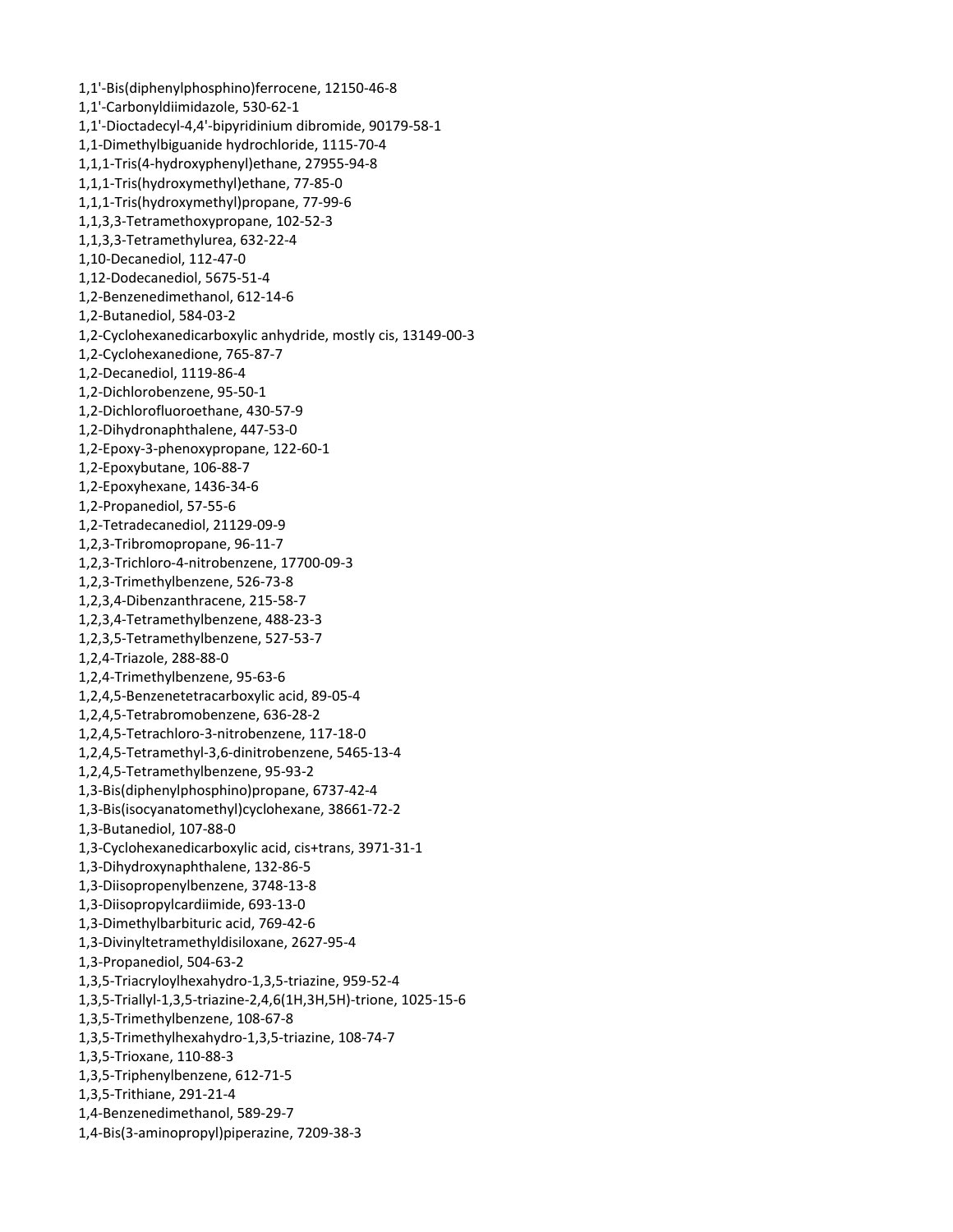1,4‐Bis(diphenylphosphino)butane, 7688‐25‐7 1,4‐Butanediol diglycidyl ether, 2425‐79‐8 1,4‐Butanediol divinyl ether, 3891‐33‐6 1,4‐Butanediol, 110‐63‐4 1,4‐Cyclohexanedicarboxylic acid, 1076‐97‐7 1,4‐Cyclohexanedimethanol diglycidyl ether, cis+trans, 14228‐73‐0 1,4‐Cyclohexanedimethanol, 105‐08‐8 1,4‐Diaminoanthraquinone, 128‐95‐0 1,4‐Diazabicyclo[2.2.2]octane, 280‐57‐9 1,4‐Dibromobenzene, 106‐37‐6 1,4‐Dihydroxynaphthalene, 571‐60‐8 1,4‐Diiodobenzene, 624‐38‐4 1,4‐Dioxane, 123‐91‐1 1,4‐Phenylene diisocyanate, 104‐49‐4 1,4‐Phenylenediamine, 106‐50‐3 1,4,5,6‐Tetrahydropyrimidine, 1606‐49‐1 1,4,5,6,7,7‐Hexachloro‐5‐norbornene‐2,3‐dicarboxylic anhydride, 115‐27‐5 1,5‐Diamino‐2‐methylpentane, 15520‐10‐2 1,5‐Pentanediol, 111‐29‐5 1,6‐Diaminohexane, 124‐09‐4 1,6‐Hexanediol, 629‐11‐8 1,7‐Dimethylxanthine, 611‐59‐6 1,7‐Heptanediol, 629‐30‐1 1,8‐Diaminooctane, 373‐44‐4 1,8‐Diazabicyclo[5.4.0]undec‐7‐ene, 6674‐22‐2 1,8‐Dibromooctane, 4549‐32‐0 1,8‐Naphthalic anhydride, 81‐84‐5 1,8‐Octanediol, 629‐41‐4 1,9‐Nonanediol, 3937‐56‐2 10‐Hendecenoic acid, 112‐38‐9 11‐Bromo‐1‐undecanol, 1611‐56‐9 12‐Bromododecanoic acid, 73367‐80‐3 12‐Hydroxydodecanoic acid, 505‐95‐3 15‐Crown‐5, 33100‐27‐5 18‐Crown‐6, 174555‐13‐9 1H‐1,2,3‐Triazole, 288‐36‐8 2'‐Methoxyacetophenone, 579‐74‐8 2',3'‐Dideoxyinosine, 69655‐05‐6 2',5'‐Dihydroxy acetophenone, 490‐78‐8 2‐(2‐Ethoxyethoxy)‐ethanol, 111‐90‐0 2‐(2‐Methoxyethoxy)‐ethanol, 111‐77‐3 2‐(2‐n‐Hexoxyethoxy)‐ethanol, 112‐59‐4 2‐(Bromoethyl)trimethylammonium bromide, 2758‐06‐7 2‐(N‐morpholino)ethanesulfonic acid; MES hydrate, 4432‐31‐9 2‐(Trifluoromethyl)‐2‐hydroxypropionic acid, 114715‐77‐4 2‐Acetonaphthone, 93‐08‐3 2‐Adamantanone, 700‐58‐3 2‐Amino‐2‐methyl‐1,3‐propanediol, 115‐69‐5 2‐Amino‐3‐methylbenzyl alcohol, 57772‐50‐6 2‐Amino‐5‐chloro‐2'‐fluorobenzophenone, 784‐38‐3 2‐Amino‐5‐chloropyridine, 1072‐98‐6 2‐Aminobenzothiazole, 136‐95‐8 2‐Aminobenzyl alcohol, 5344‐90‐1 2‐Aminoethanol, 141‐43‐5 2‐Aminoisobutyric acid, 62‐57‐7 2‐Aminopyrimidine, 109‐12‐6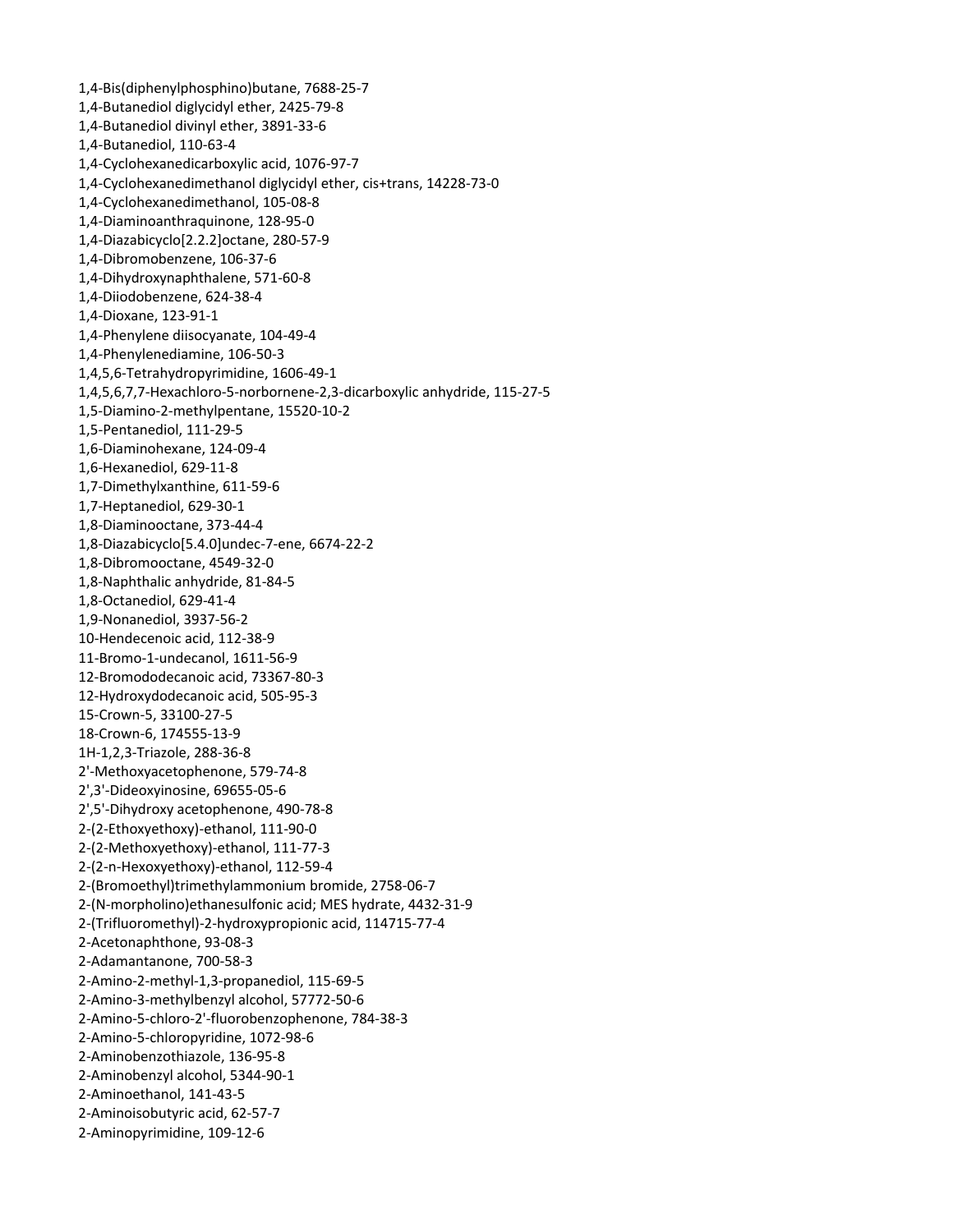‐Benzoxazolinone, 59‐49‐4 ‐Benzyl‐2‐thiopseudourea hydrochloride, 538‐28‐3 ‐Benzylpyridine, 101‐82‐6 ‐Biphenylcarboxylic acid, 947‐84‐2 ‐BOC‐2‐Ethyl‐butyric acid ‐Bromo‐4'‐nitroacetophenone, 99‐81‐0 ‐Bromo‐4'‐phenylacetophenone, 135‐73‐9 ‐Bromo‐4‐chloroanisole, 60633‐25‐2 ‐Bromo‐5‐nitrobenzoic acid, 943‐14‐6 ‐Bromo‐6‐methoxynaphthalene, 5111‐65‐9 ‐Bromoacetamide, 683‐57‐8 ‐Bromoanisole, 578‐57‐4 ‐Bromobenzaldehyde, 6630‐33‐7 ‐Bromobenzyl alcohol, 18982‐54‐2 ‐Bromoethylamine hydrobromide, 2576‐47‐8 ‐Bromoiodobenzene, 583‐55‐1 ‐Bromonaphthalene, 580‐13‐2 ‐Butanol, 78‐92‐2 ‐Butanone, 78‐93‐3 ‐Butene‐1,4‐diol, 110‐64‐5 ‐Butyn‐1‐ol, 764‐01‐2 ‐Carboxybenzaldehyde, 119‐67‐5 ‐Chloro‐1‐methylpyridinium iodide, 14338‐32‐0 ‐Chloro‐4,6‐dimethoxy‐1,3,5‐triazine, 3140‐73‐6 ‐Chloroacrylonitrile, 920‐37‐6 ‐Chlorobenzoic acid, 118‐91‐2 ‐Chlorophenol, 95‐57‐8 ‐Chloropyridine, 109‐09‐1 ‐Cyanobenzoic acid, 3839‐22‐3 ‐Cyclopentylethanol, 766‐00‐7 ‐Decanone, 693‐54‐9 ‐Dicyclohexylphosphino‐2'‐(N,N‐dimethylamino)biphenyl, 213697‐53‐1 ‐Dodecanone, 6175‐49‐1 ‐Ethoxyethanol, 110‐80‐5 ‐Ethyl‐1‐butanol, 97‐95‐0 ‐Ethylbutene‐1, 760‐21‐4 ‐Ethylhexene‐1, 1632‐16‐2 ‐Ethylimidezole, 1072‐62‐4 ‐Ethyltoluene, 611‐14‐3 ‐Fluoro‐4‐nitrophenol, 403‐19‐0 ‐Fluorobenzoic acid, 445‐29‐4 ‐Fluorobenzophenone, 342‐24‐5 ‐Heptanol, 543‐49‐7 ‐Heptanone, 110‐43‐0 ‐Hexadecanone, 18787‐63‐8 ‐Hexanol, 626‐93‐7 ‐Hexanone, 591‐78‐6 ‐Hexoxyethanol, 112‐25‐4 ‐Hydroxyacetophenone, 582‐24‐1 ‐Hydroxynicotinic acid, 609‐71‐2 ‐Hydroxypyridine, 142‐08‐5 ‐Iodobenzoic acid, 88‐67‐5 ‐Iodoethanol, 624‐76‐0 ‐Iodopropane, 75‐30‐9 ‐Iodoxybenzoic acid, 61717‐82‐6 ‐Isobutyrylcyclohexanone, 39207‐65‐3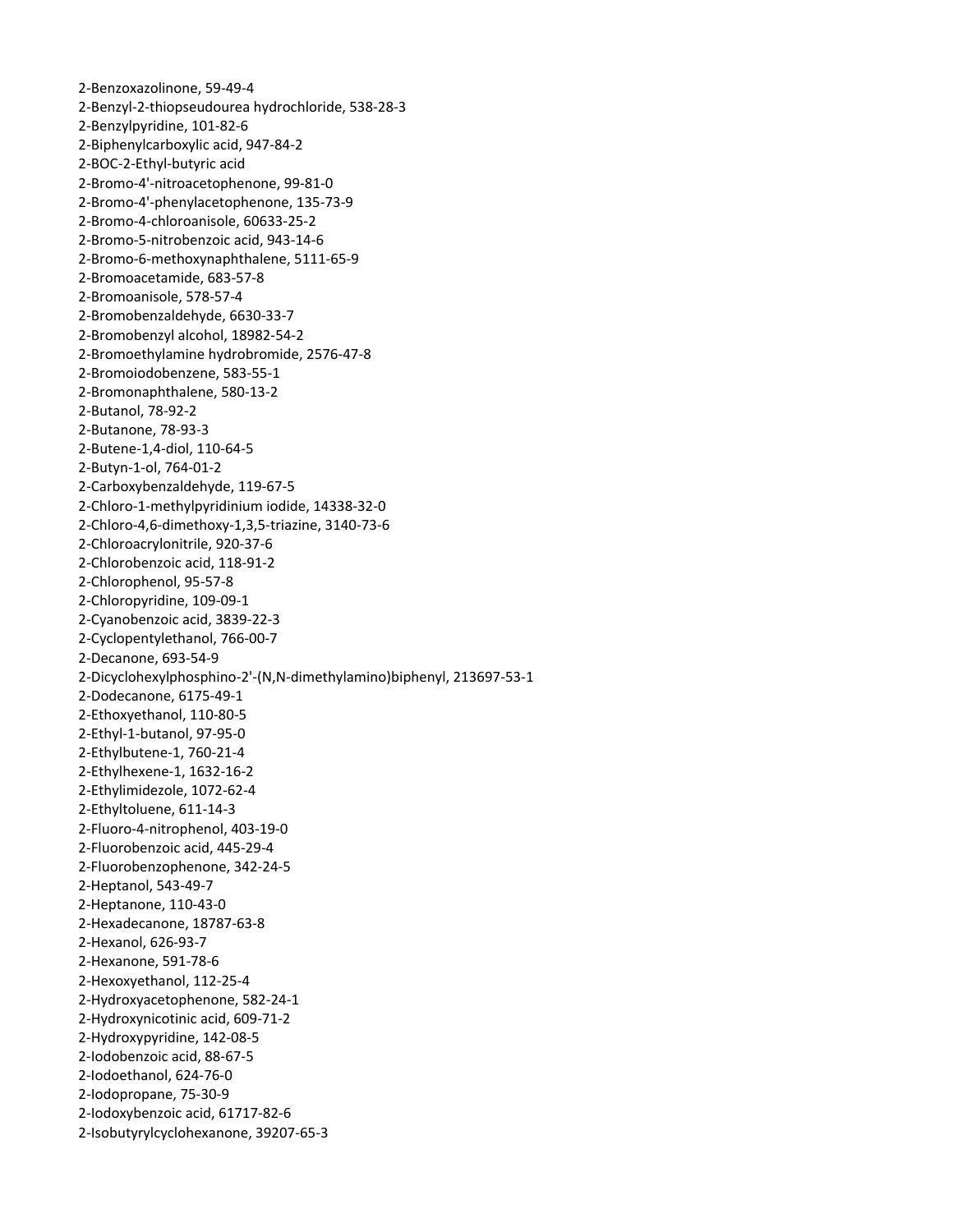‐Isopropylphenol, 88‐69‐7 ‐Ketobutyric acid, 600‐18‐0 ‐Ketoglutaric acid, 328‐50‐7 ‐Mercaptoethanesulfonic acid, 19767‐45‐4 ‐Mercaptoethanol, 60‐24‐2 ‐Methoxybenzyl alcohol, 612‐16‐8 ‐Methoxyethanol, 109‐86‐4 ‐Methyl‐1‐butanol, 137‐32‐6 ‐Methyl‐1‐pentanol, 446254‐18‐8 ‐Methyl‐1‐phenyl‐2‐propanol, 100‐86‐7 ‐Methyl‐1‐propanol, 78‐83‐1 ‐Methyl‐2‐butanol, 75‐85‐4 ‐Methyl‐2‐pentanol, 590‐36‐3 ‐Methyl‐2‐propanol, 75‐65‐0 ‐Methyl‐3‐heptanone, 13019‐20‐0 ‐Methyl‐3‐hexanone, 2001505 ‐Methyl‐3‐pentanol, 565‐67‐3 ‐Methyl‐3‐pentanone, 565‐69‐5 ‐Methylbenzoxazole, 95‐21‐6 ‐Methylbenzyl alcohol, 89‐95‐2 ‐Methylcyclohexanone, 583‐60‐8 ‐Methylene‐1,3,3‐trimethylindoline, 118‐12‐7 ‐Methylimidazole, 693‐98‐1 ‐Methylornithine hydrochloride, 37148‐99‐5 ‐Methylpentane, 107‐83‐5 ‐Methylpentene‐1, 763‐29‐1 ‐n‐Butoxyethanol, 111‐76‐2 ‐Naphthylacetic acid, 581‐96‐4 ‐Naphthylacetonitrile, 7498‐57‐9 ‐Nitrobenzaldehyde, 552‐89‐6 ‐Nitrobenzoic acid, 552‐16‐9 ‐Nitrobenzyl alcohol, 612‐25‐9 ‐Nitropropane, 79‐46‐9 ‐Nonanone, 821‐55‐6 ‐Octanol, 123‐96‐6 ‐Octanone, 111‐13‐7 ‐Oxazolidinone, 497‐25‐6 ‐Pentadecanone, 2345‐28‐0 ‐Pentanol, 6032‐29‐7 ‐Pentanone, 107‐87‐9 ‐Phenoxyethanol, 122‐99‐6 ‐Phenoxyethylamine, 1758‐46‐9 ‐Phenylethanol, 60‐12‐8 ‐Phenylethylamine hydrochloride, 156‐28‐5 ‐Phospho‐L‐ascorbic acid, trisodium salt, 66170‐10‐3 ‐Propyl‐2‐pentenoic acid, 060218‐41‐9 ‐Propylpentanoic acid sodium salt; Sodium valproate, 1069‐66‐5 ‐Pyridylacetic acid hydrochloride, 16179‐97‐8 ‐Pyrrolidinone, 616‐45‐5 ‐Tert‐butyl‐4‐methylphenol, 2409‐55‐4 ‐Tetradecanone, 2345‐27‐9 ‐Thiobarbituric acid, 504‐17‐6 ‐Tridecanone, 593‐08‐8 ‐Undecanone, 112‐12‐9 2,2'‐(4‐Methylphenylimino)diethanol, 3077‐12‐1 2,2'‐(Ethylenedioxy)bis(ethylamine), 929‐59‐9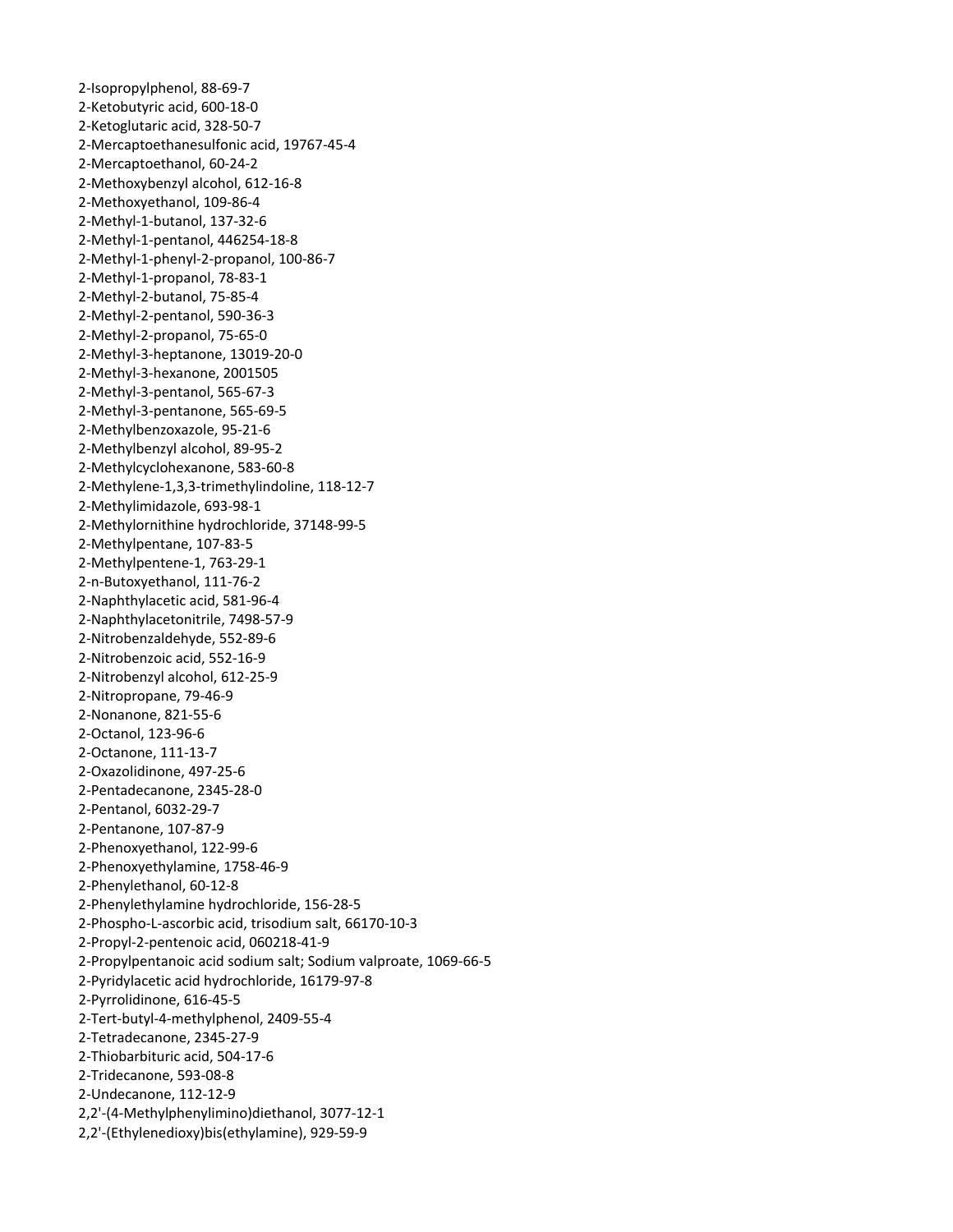2,2'‐Biphenol, 1806‐29‐7 2,2'‐Diallylbisphenol A, 1745‐89‐7 2,2'‐Dipyridyl, 366‐18‐7 2,2'‐Ethylidene‐bis(4,6‐di‐tert‐butylphenol), 35958‐30‐6 2,2',6,6'‐Tetrabromobisphenol A diallyl ether, 25327‐89‐3 2,2‐Bis(bromomethyl)‐1,3‐propanediol, 3296‐90‐0 2,2‐Bis(hydroxymethyl)propionic acid, 4767‐03‐7 2,2‐Di(4‐tert‐octylphenyl)‐1‐picrylhydrazyl, 84077‐81‐6 2,2‐Dibromopropane, 594‐16‐1 2,2‐Dimethoxy‐2‐phenyl‐acetonphenone, 24650‐42‐8 2,2‐Dimethyl‐1,3‐propanediamine, 7328‐91‐8 2,2‐Dimethylbutane, 75‐83‐2 2,2‐Dimethylsuccinic acid, 597‐43‐3 2,2,2‐Trifluoroethanol, 75‐89‐8 2,2,3,3,4,4,5,5,6,6,7,7,8,8,8‐Pentadecafluoro‐1‐octanol, 307‐30‐2 2,2,4‐Trimethyl‐1,3‐pentanediol, 144‐19‐4 2,2,4‐Trimethylpentane, 540‐84‐1 2,2,4,4‐Tetramethyl‐3‐pentanone, 815‐24‐7 2,2,5‐Trimethylhexane, 3522‐94‐9 2,3‐Butanediol, 513‐85‐9 2,3‐Diamino naphthalene, 771‐97‐1 2,3‐Dibromo‐1,4‐butanediol, 1947‐58‐6 2,3‐Dichloro‐5,6‐dicyano‐1,4‐benzoquinone, 84‐58‐2 2,3‐Dichlorophenol, 576‐24‐9 2,3‐Dihydro‐5,6‐diphenylpyrazine, 1489‐06‐1 2,3‐Dimethyl‐2‐butene, 563‐79‐1 2,3‐Dimethylbutane, 79‐29‐8 2,3‐Lutidine, 583‐61‐9 2,3‐Xylenol, 526‐75‐0 2,3,4‐Trichlorophenol, 15950‐66‐0 2,3,4‐Trimethylpentane, 565‐75‐3 2,3,4,5,6‐Pentabromoethylbenzene, 85‐22‐3 2,3,5‐Collidine, 695‐98‐7 2,3,5‐Trichlorophenol, 933‐78‐8 2,3,5‐Trimethylphenol, 697‐82‐5 2,3,5‐Triphenyl‐2H‐tetrazolium chloride monohydrate, 298‐96‐4 2,3,5,6‐Tetrachlorophenol, 935‐95‐5 2,3,6‐Trichlorophenol, 933‐75‐5 2,3,6‐Trifluorophenylboronic acid, 182482‐25‐3 2,4'‐Dibromoacetophenone, 99‐73‐0 2,4‐Diamino‐6‐(hydroxymethyl)pteridine hydrochloride, 73978‐41‐3 2,4‐Dimethyl‐3‐pentanol, 600‐36‐2 2,4‐Dimethyoxybenzaldehyde, 613‐45‐6 2,4‐Pentanediol, 625‐69‐4 2,4‐Pentanedione, 123‐54‐6 2,4‐Xylenol, 105‐67‐9 2,4,4‐Trimethyl‐1‐pentene, 107‐39‐1 2,4,5‐Trichloronitrobenzene, 89‐69‐0 2,4,5‐Trichlorophenol, 95‐95‐4 2,4,5‐Trihydroxybutyrophenone; THBP, 1421‐63‐2 2,4,5,6 Tetraamino‐pyrimidine sulfate, 5392‐28‐9 2,4,6‐Triallyloxy‐1,3,5‐triazine, 101‐37‐1 2,4,6‐Trichlorophenol, 88‐06‐2 2,4,6‐Tricholorobenzoyl chloride, 4136‐95‐2 2,4,6‐Trihydroxybenzoic acid monohydrate, 71989‐93‐0 2,4,6‐Triisopropylbenzenesulfonyl chloride, 6553‐96‐4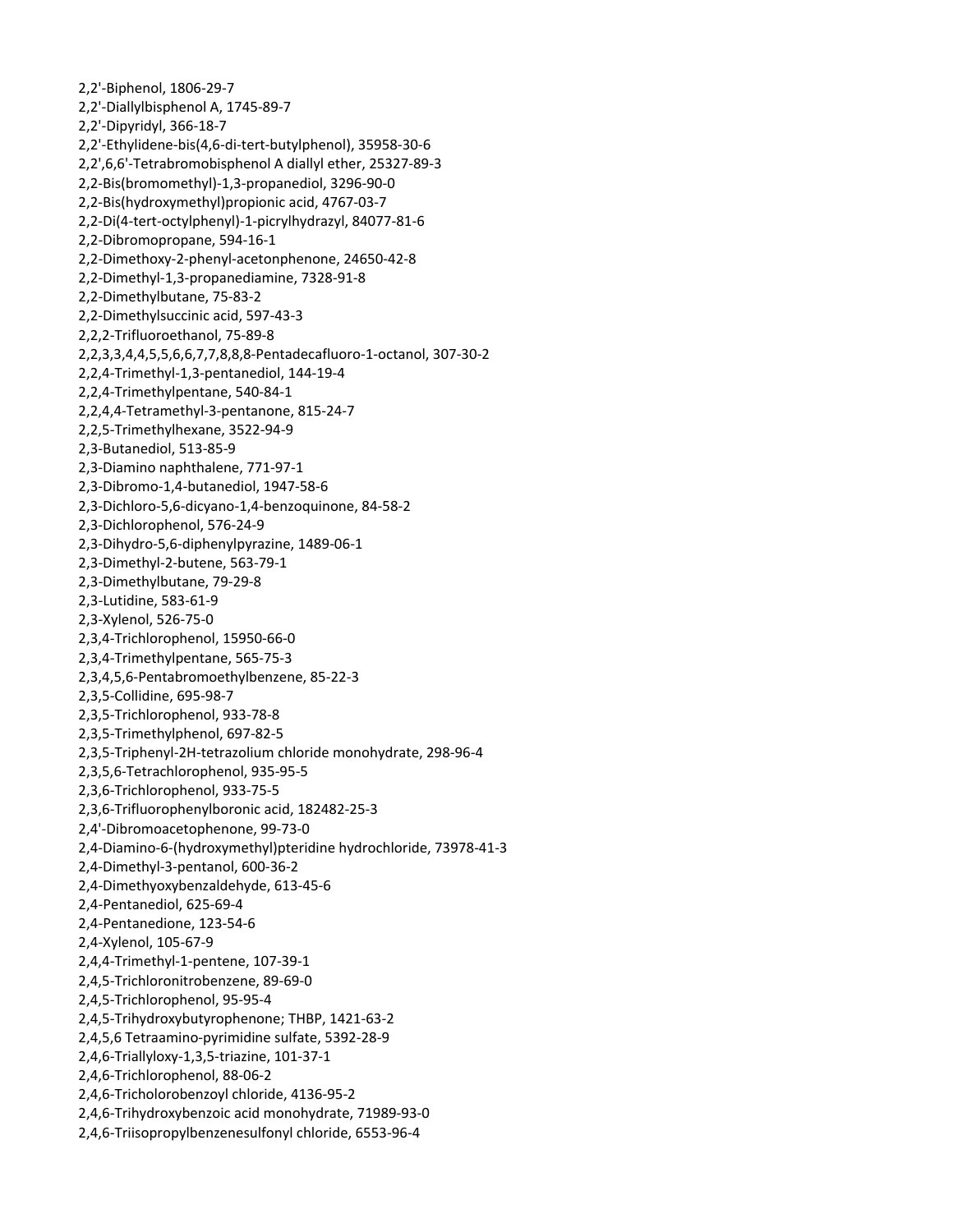2,4,6‐Trimethylphenol, 527‐60‐6 2,5‐Bis(trifluoromethyl)benzoic acid, 42580‐42‐7 2,5‐Dibromobenzoic acid, 610‐71‐9 2,5‐Dichlorobenzonitrile, 21663‐61‐6 2,5‐Dichlorophenol, 583‐78‐8 2,5‐Dihydroxybenzoic acid, 490‐79‐9 2,5‐Diiodobenzoic acid, 14192‐12‐2 2,5‐Dimercapto‐1,3,4‐thiadiazole, 1072‐71‐5 2,5‐Dimethoxybenzyl alcohol, 33524‐31‐1 2,5‐Dimethylhexane, 592‐13‐2 2,5‐Diphenyloxazole, 92‐71‐7 2,5‐Xylenol, 95‐87‐4 2,6‐Bis(trifluoromethyl)benzoic acid, 24821‐22‐5 2,6‐di‐tert‐Butyl‐4‐methyl phenol; BHT, 128‐37‐0 2,6‐Dichlorobenzoic acid, 50‐30‐6 2,6‐Dichlorophenol‐Indophenol, 620‐45‐1 2,6‐Dichlorophenol, 87‐65‐0 2,6‐Dimethoxybenzoic acid, 1466‐76‐8 2,6‐Dimethyl‐4‐heptanone, 108‐83‐8 2,6‐Pyridinedicarboxylic acid, 499‐83‐2 2,6‐Pyridinedimethanol, 1195‐59‐1 2,6,10,14‐Tetramethylpentadecane, 1921‐70‐6 2,8‐Bis(trifluoromethyl)‐4‐quinolinol, 35853‐41‐9 3'‐(Trifluoromethyl)acetophenone, 349‐76‐8 3'‐Aminoacetophenone, 99‐03‐6 3'‐Chloropropiophenone, 34841‐35‐5 3',5'‐Dimethoxy‐4'‐hydroxyacetophenone, 2478‐38‐8 3‐(2,5‐Dimethoxyphenyl)propionic acid, 10538‐49‐5 3‐(4‐Fluorobenzoyl)propionic acid, 366‐77‐8 3‐(Benzylamino)propionitrile, 706‐03‐6 3‐(Hydroxymethyl) benzonitrile, 874‐97‐5 3‐(Triethoxysilyl)propyl isocyanate, 24801‐88‐5 3‐(Trifluoromethyl) cinnamic acid, 779‐89‐5 3‐4‐Dimethoxyphenethylamine, 120‐20‐7 3‐Amino‐1‐propanesulfonic acid, 3687‐18‐1 3‐Amino‐1,2,4‐triazole, 61‐82‐5 3‐Aminobenzamide, 3544‐24‐9 3‐Aminopropyltriethoxysilane, 919‐30‐2 3‐Bromo‐1‐propanol, 627‐18‐9 3‐Bromo‐2‐(bromomethyl)propionic acid, 41459‐42‐1 3‐Bromoanisole, 2398‐37‐0 3‐Bromopropylamine hydrobromide, 5003‐71‐4 3‐Chloro‐2‐chloromethyl‐1‐propene, 1871‐5‐4 3‐Chlorobenzonitrile, 766‐84‐7 3‐Chloroperbenzoic acid, 937‐14‐4 3‐Chlorophenol, 108‐43‐0 3‐Cyanobenzoic acid, 1877‐72‐1 3‐Cyclopentyl‐1‐propanol, 767‐05‐5 3‐Diethylamino‐1‐propanol,622‐93‐5 3‐Dimethylaminopropiophenone hydrochloride, 879‐72‐1 3‐Ethoxyphenol, 621‐34‐1 3‐Ethyl‐3‐pentanol, 597‐49‐9 3‐Ethylpyridine, 536‐78‐7 3‐Ethyltoluene, 620‐14‐4 3‐Fluorobenzaldehyde, 456‐48‐4 3‐Fluorobenzoic acid, 455‐38‐9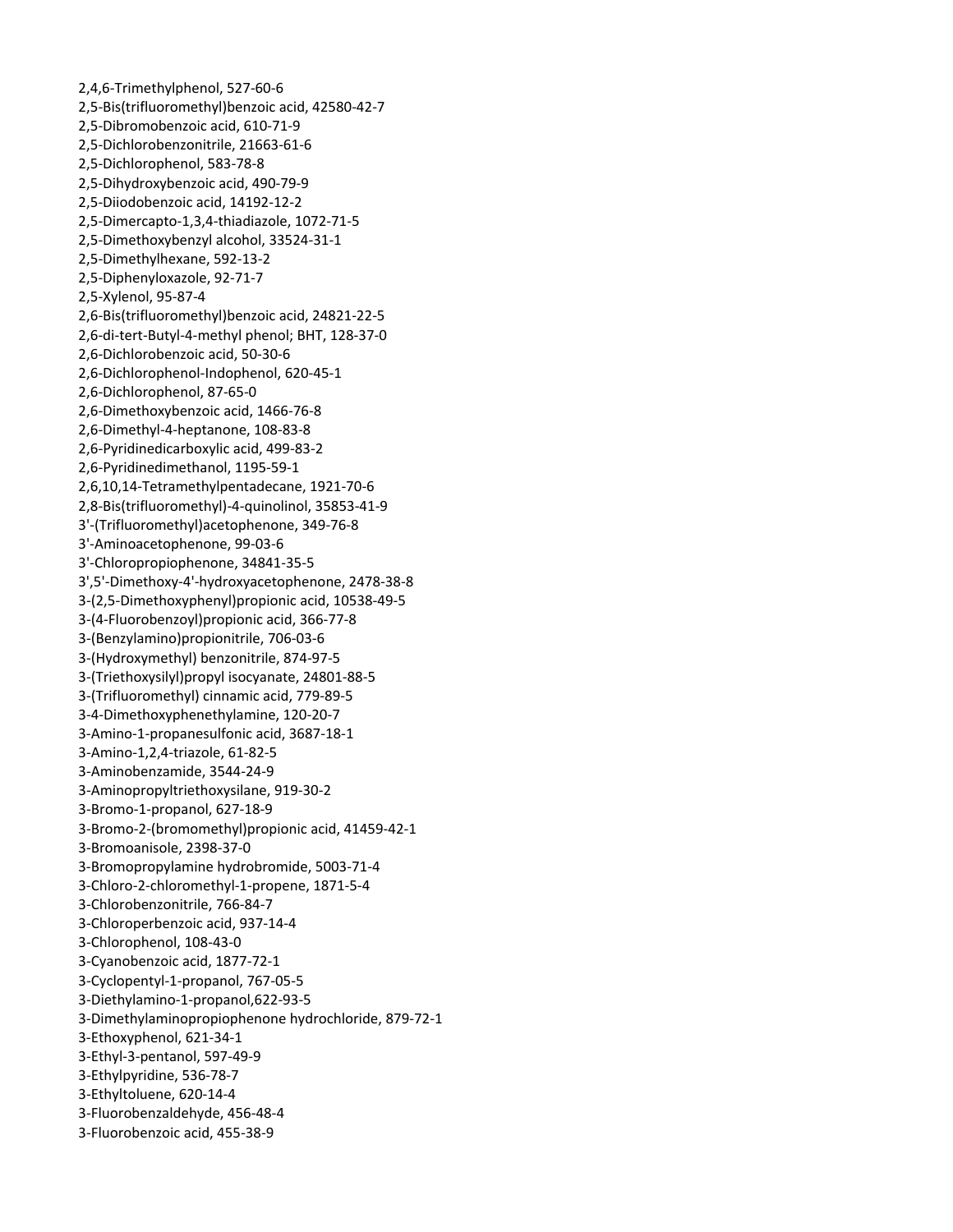‐Glycidoxypropyltrimethoxysilane, 2530‐83‐8 ‐Heptanone, 106‐35‐4 ‐Hexanol, 623‐37‐0 ‐Hydroxy‐3‐methylbutyronitrile, 13635‐04‐6 ‐Hydroxybenzyl alcohol, 620‐24‐6 ‐Hydroxypicolinamide, 933‐90‐4 ‐Hydroxypicolinic acid, 874‐24‐8 ‐Hydroxypropionitrile, 109‐78‐4 ‐Hydroxytyramine hydrochloride, 62‐31‐7 ‐Iodoanisole, 766‐85‐8 ‐Iodopropionic acid, 141‐76‐4 ‐Mercapto‐1,2‐propanediol, 96‐27‐5 ‐Methoxypropionitrile, 110‐67‐8 ‐Methyl‐1‐butanol, 123‐51‐3 ‐Methyl‐1,3‐butanediol, 2568‐33‐4 ‐Methyl‐2‐butanone, 563‐80‐4 ‐Methyl‐2‐nitrobenzoic acid, 5437‐38‐7 ‐Methyl‐2‐nitrobenzyl alcohol, 80866‐76‐8 ‐Methyl‐3‐pentanol, 77‐74‐7 ‐Methylbenzyl cyanide, 2947‐60‐6 ‐Methylcholanthrene, 56‐49‐5 ‐Methylcyclohexanone, 591‐24‐2 ‐Methylheptane, 589‐81‐1 ‐Methylhexane, 589‐34‐4 ‐Methylpentane, 96‐14‐0 ‐Morpholinopropane‐1‐sulfonic acid; MOPS, 1132‐61‐2 ‐Nitrobenzyl bromide, 3958‐57‐4 ‐Octanone, 106‐68‐3 ‐Pentanol, 584‐02‐1 ‐Pentanone, 96‐22‐0 ‐Pyridineacetic acid, 6419‐36‐9 ‐Pyridinecarboxaldehyde, 500‐22‐1 ‐Pyridinemethanol, 100‐55‐0 ‐Quinuclidone hydrochloride, 1193‐65‐3 3,3'‐Diaminobenzidine tetrahydrochloride, 7411‐49‐6 3,3'‐Dichloropivalic acid, 3,3'‐Dinitrobenzophenone, 21222‐05‐9 3,3'‐Iminobis(n,n‐dimethylpropylamine), 6711‐48‐4 3,3',5‐Triiodo‐L‐thyronine sodium salt, 55‐06‐1 3,3',5,5'‐Tetramethylbenzidine, 54827‐17‐7 3,3‐Dimethyl‐2‐butanol, 464‐07‐3 3,4‐Dichlorobenzonitrile, 6574‐99‐8 3,4‐Dichlorophenol, 95‐77‐2 3,4‐Dihydro‐2H‐pyran, 110‐87‐2 3,4‐Dihydroxy‐3‐cyclobutene‐1,2‐dione, 2892‐51‐5 3,4‐Dihydroxyphenylacetic acid, 102‐32‐9 3,4‐Xylenol, 95‐65‐8 3,4,5‐Trifluorobenzeneboronic acid, 143418‐49‐9 3,4,5‐Trimethoxybenzoic acid, 118‐41‐2 3,5‐Dichlorophenol, 591‐35‐5 3,5‐Dimethoxybenzoic acid, 1132‐21‐4 3,5‐Pyridinedicarboxylic acid, 499‐81‐0 3,5‐Xylenol, 108‐68‐9 3,5,5‐Trimethyl‐1‐hexene, 4316‐65‐8 ‐(2‐Aminoethyl)morpholine, 2038‐03‐1 ‐(2‐Methoxyethyl)phenol, 56718‐71‐9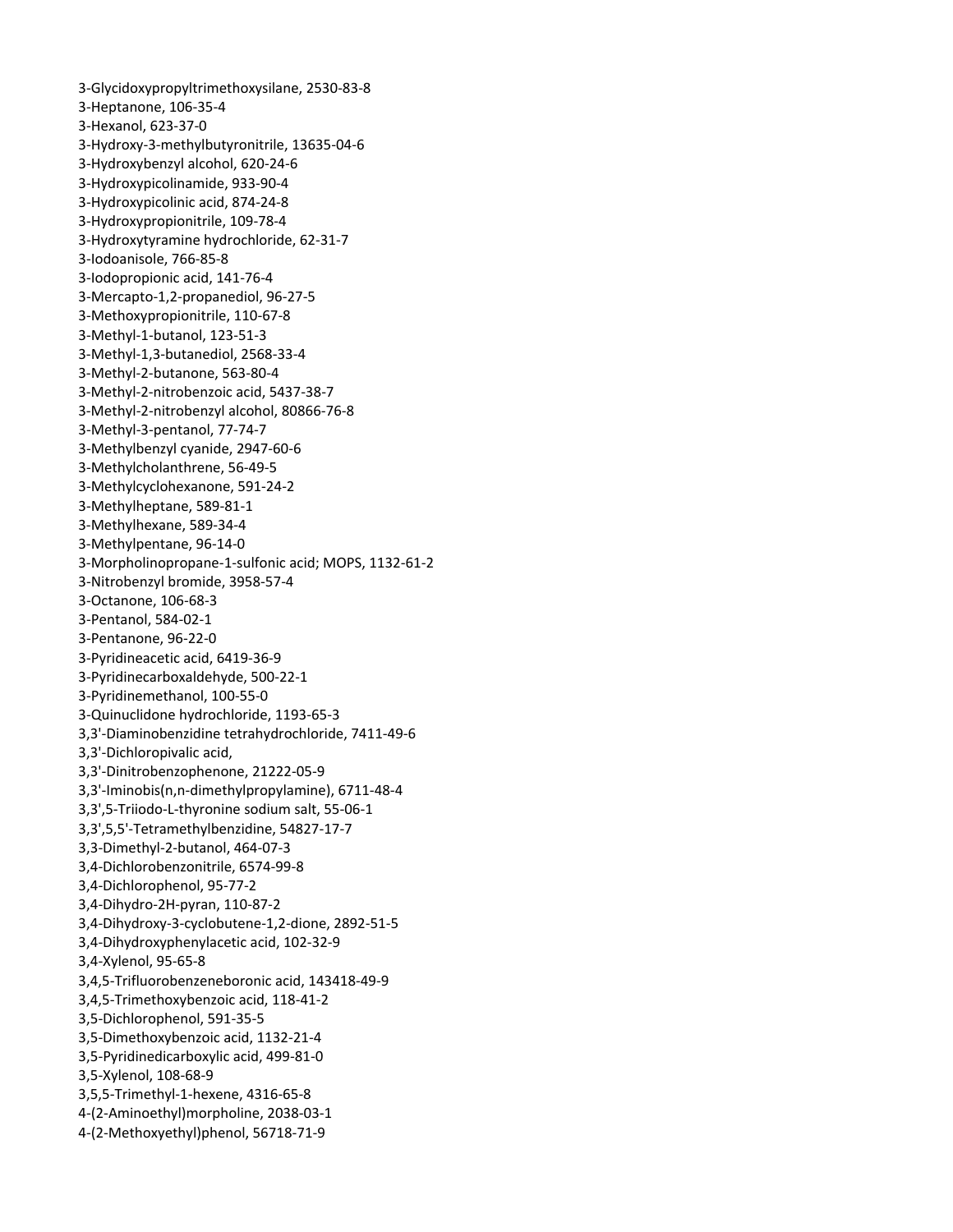‐(2‐Pyridylazo)‐resorcinol, monosodium salt monohydrate, 16593‐81‐0 ‐(3,4‐Dimethoxyphenyl)butyric acid, 13575‐74‐1 ‐(Aminomethyl) pyridine, 3731‐53‐1 ‐(Benzyloxy)phenol, 103‐16‐2 ‐(Bromomethyl)phenylacetic acid, 13737‐36‐5 ‐(Butylamino)benzoic acid, 4740‐24‐3 ‐(Dimethylamino)‐1‐butanol, 13330‐96‐6 ‐(Dimethylamino)azobenzene‐4'‐sulfonyl chloride, 56512‐49‐3 ‐(Dimethylamino)butyric acid hydrochloride, 69954‐66‐1 ‐(Hydroxymercuri)benzoic acid sodium salt, 138‐85‐2 ‐(Hydroxymethyl)‐1,3‐dioxolan‐2‐one, 931‐40‐8 ‐(Hydroxymethyl)phenylacetic acid, 73401‐74‐8 ‐(Methylamino)benzoic acid, 10541‐83‐0 ‐(Phenylazo)‐diphenylamine, 101‐75‐7 ‐(tert‐Butyldimethylsilyl)oxy‐1‐butanol, 87184‐99‐4 ‐Acetamidophenol, 103‐90‐2 ‐Amino‐3‐hydrazino‐5‐mercapto‐1,2,4‐triazole; Purpald, 1750‐12‐5, 72170‐33‐3 ‐Amino‐3‐nitrophenol, 610‐81‐1 ‐Aminobenzamide, 2835‐68‐9 ‐Aminobenzophenone, 1137‐41‐3 ‐Aminophenylacetic acid, 1197‐55‐3 ‐Benzyloxy‐1‐butanol, 4541‐14‐4 ‐Benzyloxybutyric acid, 10385‐30‐5 ‐Biphenylcarboxaldehyde, 3218‐36‐8 ‐Bromo‐2‐fluoroanisole, 2357‐52‐0 ‐Bromo‐2,6‐dimethylphenol, 2374‐05‐2 ‐Bromo‐3‐methyl‐benzonitrile, 41963‐20‐6 ‐Bromoanisole, 104‐92‐7 ‐Bromobenzoic acid, 586‐76‐5 ‐Bromobenzonitrile, 623‐00‐7 ‐Bromobenzyl bromide, 589‐15‐1 ‐Bromobutyl phenyl ether, 1200‐03‐9 ‐Bromocinnamic acid, 1200‐07‐3; 50663‐21‐3 ‐Bromophenol, 106‐41‐2 ‐Bromophenylacetonitrile, 16532‐79‐9 ‐Bromophtalic anhydride, 86‐90‐8 ‐Bromothiazole, 34259‐99‐9 ‐Chloro‐1‐butanol, 928‐51‐8 ‐Chlorobenzaldehyde dimethyl acetal, 3395‐81‐1 ‐Chlorobenzamide, 619‐56‐7 ‐Chlorobenzyl alcohol, 873‐76‐7 ‐Chlorophenol, 106‐48‐9 ‐Chlorophenylacetic acid, 1878‐66‐6 ‐Dimethylaminopyridine, 1122‐58‐3 ‐Fluorobenzenesulfonyl chloride, 349‐88‐2 ‐Fluorobenzoic acid, 456‐22‐4 ‐Fluorobenzophenone, 345‐83‐5 ‐Fluorophenylboronic acid, 1765‐93‐1 ‐Heptanone, 123‐19‐3 ‐Hydroxy‐(z)‐tamoxifen, 68047‐06‐3 ‐Hydroxy piperidine, 5382‐16‐1 ‐Hydroxybenzaldehyde, 123‐08‐0 ‐Hydroxybenzyl cyanide, 14191‐95‐8 ‐Hydroxymethyl‐2,6‐di‐tert‐butyl phenol, 88‐26‐6 ‐Hydroxymethyl‐3‐methoxy‐phenoxyacetic acid, 83590‐77‐6 ‐Hydroxyphenyl pyruvic acid, 156‐39‐8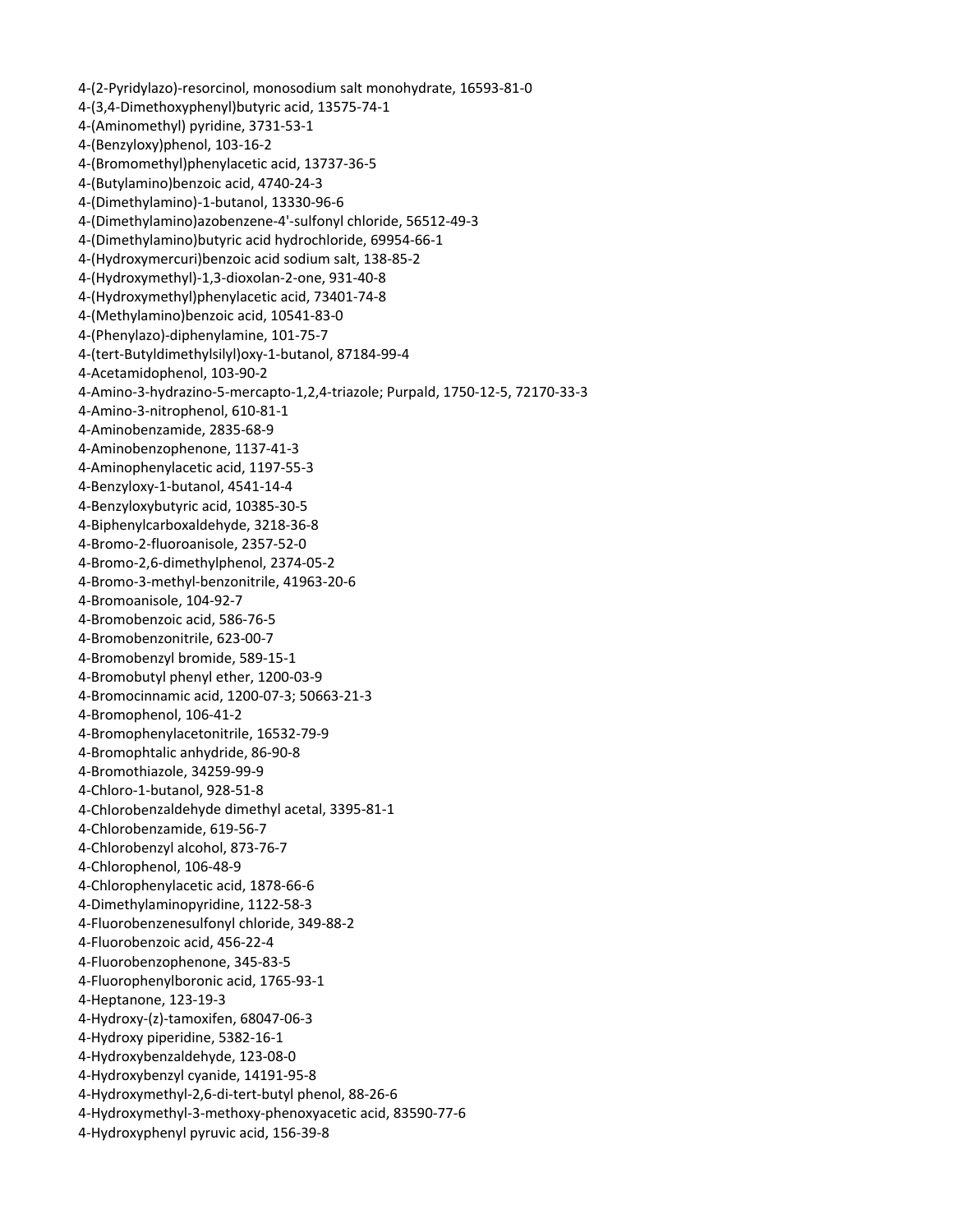‐Hydroxypyridine, 626‐64‐2 ‐Iodobenzonitrile, 3058‐39‐7 ‐Iodotoluene, 624‐31‐7 ‐Methoxy‐3,5‐dimethyl‐2‐pyridinemethanol, 86604‐78‐6 ‐Methoxybenzyl alcohol, 105‐13‐5 ‐Methoxybenzyl chloride, 824‐94‐2 ‐Methyl‐1‐pentanol, 626‐89‐1 ‐Methyl‐2‐pentanol, 243982‐82‐3 ‐Methyl‐2‐pentanone, 108‐10‐1 ‐Methylbenzyl cyanide, 2947‐61‐7 ‐Methylcyclohexanone, 589‐92‐4 ‐Methylmorpholine, 109‐02‐4 ‐Methylpentene‐1, 691‐37‐2 ‐Methylpentene‐2 (cis, trans), 4461‐48‐7 ‐Methylumbelliferone‐8‐methyleneiminodiacetic acid, 54375‐47‐2 ‐Methylumbelliferone sodium salt, 5980‐33‐6 ‐Methylumbelliferone, 90‐33‐5 ‐Nitrobenzyl alcohol, 619‐73‐8 ‐Nitrophenol, 100‐02‐7 ‐Nitrophenyl chloroformate, 7693‐46‐1 ‐Nitrophenyl phosphate di(tris) salt, 68189‐42‐4 ‐Nitrophenyl trifluoroacetate, 658‐78‐6 ‐Nonene, 2198‐23‐4 ‐Phenyl‐3‐buten‐2‐one, 122‐57‐6 ‐Phenylbutyric acid, 1821‐12‐1 ‐Picolyl chloride hydrochloride, 1822‐51‐1 ‐Pyrrolidinopyridine, 2456‐81‐7 ‐tert‐Butylaniline, 769‐92‐6 ‐tert‐Butylcyclohexanone, 98‐53‐3 ‐tert‐Butylphenol, 98‐54‐4 4,4'‐DDT, 50‐29‐3 4,4'‐Dimethoxybenzophenone, 90‐96‐0 4,5,6‐Triaminopyrimidine sulfate, 49721‐45‐1 4,6‐Dihydroxypyrimidine, 1193‐24‐4 4,7,10‐Trioxa‐1,13‐tridecanediamine, 4246‐51‐9 4,7,13,16,21,24‐Hexaoxa‐1,10‐diazabicyclo[8.8.8]hexacosane, 23978‐09‐8 5'‐Chloro‐2'‐hydroxyacetophenone, 1450‐74‐4 ‐Bromo‐2'‐deoxyuridine, 59‐14‐3 ‐Bromo‐2‐hydroxybenzyl alcohol, 2316‐64‐5 ‐Bromo‐4‐chloro‐3‐indolyl b‐d‐galactopyranosid, 7240‐90‐6 ‐Bromopyrimidine, 4595‐59‐9 ‐Bromouracil, 51‐20‐7 ‐Chlorosalicylaldehyde, 635‐93‐8 ‐Chlorosalicylic acid, 321‐14‐2 ‐Fluorocytidine, 2341‐22‐2 ‐Hydroxytryptamine, creatinine sulfate complex, 61‐47‐2 ‐Methoxy‐2‐benzimidazolethiol, 37052‐78‐1 ‐Methyl‐1‐hexanol, 627‐98‐5 ‐Methyl‐2‐hexanone, 110‐12‐3 ‐Methyl‐3‐heptanone, 541‐85‐5 ‐Nitroso‐2,4,6‐triaminopyrimidine, 1006‐23‐1, 24867‐36‐5 ‐Nonanone, 502‐56‐7 ‐Pregnen‐3beta‐ol‐20‐one, 145‐13‐1 5,5'‐Dithiobis(2‐nitrobenzoic acid), 69‐78‐3 5,5‐Diphenylhydantoin, 57‐41‐0 ‐(g,g‐Dimethylallylamino)purine, 2365‐40‐4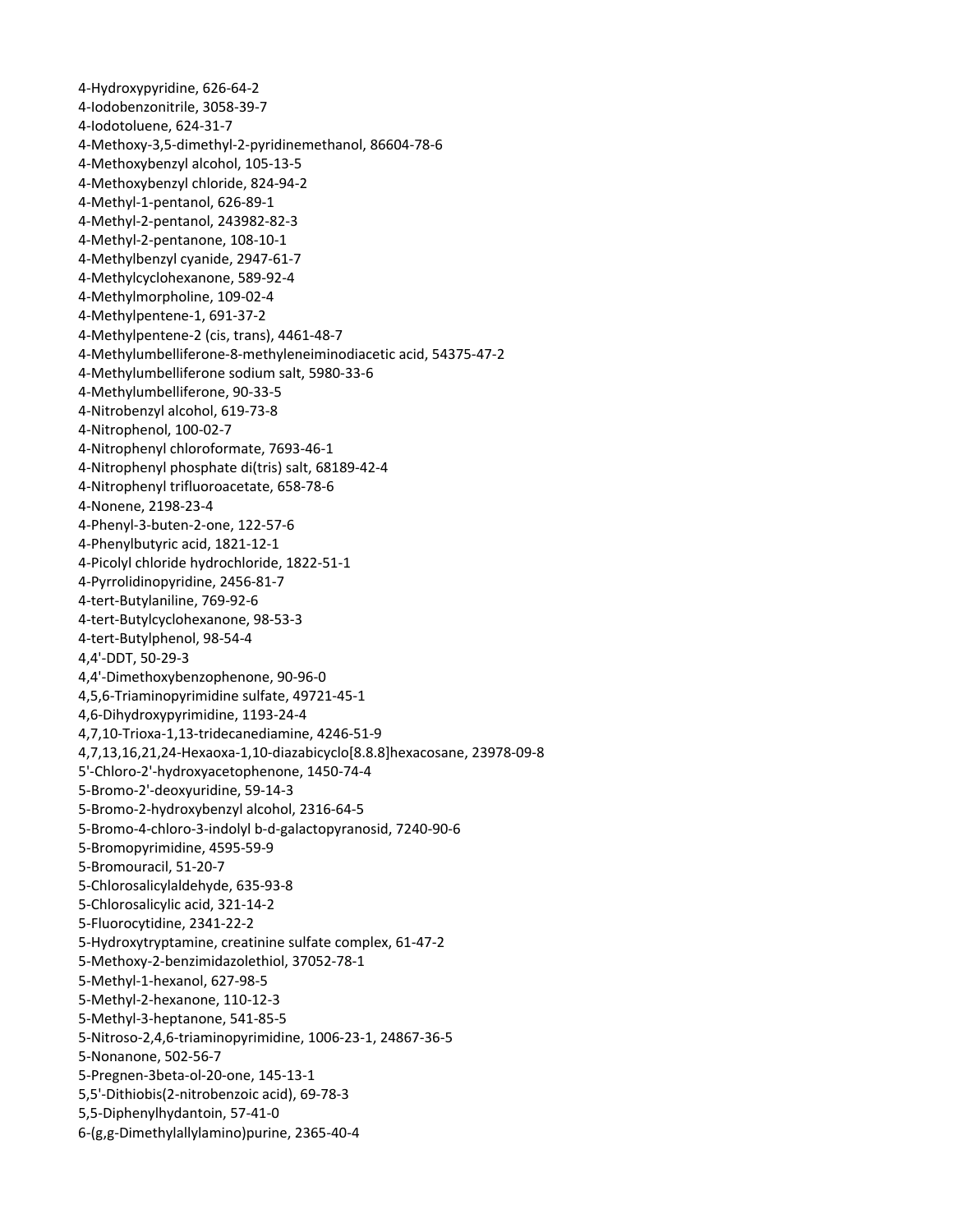6‐Aminonicotinic acid methyl ester, 36052‐24‐1 6‐Benzylaminopurine, 611‐95‐0 6‐Bromohexanoic acid, 4224‐70‐8 6‐Chlorohexanol, 2009‐83‐8 6‐Hydroxynicotinic acid, 5006‐66‐6 6a‐Methyl‐17a‐hydroxyprogesterone acetate, 71‐58‐9 7‐Aminoflunitrazepam, 34084‐50‐9 7‐Methoxy‐4‐methylcoumarin, 2555‐28‐4 7,12‐Dimethylbenz(a)anthracene, 57‐97‐6 8‐(Trifluoromethyl)‐4‐quinolinol, 23779‐96‐6 8‐Azaguanine, 134‐58‐7 8‐Chlorotheophylline, 85‐18‐7 8‐Hydroxyquinoline, 148‐24‐3 9‐Bromofluorene, 1940‐57‐4 9‐Fluorenemethanol, 24324‐17‐2 a‐Aminoisobutyric acid tert‐butyl ester hydrochloride, 4512‐32‐7 a‐Methyl‐DL‐serine, 5424‐29‐3 a‐Methyl‐L‐phenylalanine, 23239‐35‐2 a,2,6‐Trichlorotoluene, 2014‐83‐7 a,a'‐Dibromo‐m‐xylene, 626‐15‐3 a,a,a‐Trifluoro‐m‐cresol; 3‐Hydroxybenzotrifluoride, 98‐17‐9 a,a,a‐Trifluoro‐m‐toluic acid, 454‐92‐2 Ac‐Ala‐OH, 97‐69‐8 Ac‐L‐Asn(Trt)‐OH, 163277‐78‐9 Acetamidine hydrochloride, 124‐42‐5 Acetic acid‐d4, 1186‐52‐3 Acetohydroxamic acid, 546‐88‐3 Acetone‐d6, 666‐52‐4 Acetone oxime, 127‐06‐0 Acetone; 2‐Propanone, 67‐64‐1 Acetonitrile‐d3, 2206‐26‐0 Acetophenone, 98‐86‐2 Acetyl bromide, 506‐96‐7 Acetylcholine chloride, 60‐31‐1 Acrylamide, 79‐06‐1 Acyclovir, 59277‐89‐3 AD‐mix‐alpha AD‐mix‐beta Adipic acid, 124‐04‐9 AEBSF hydrochloride, 30827‐99‐7 Ala‐Glu‐OH, 13187‐90‐1 Alendronate sodium, 121268‐17‐5; 129318‐43‐0 Alginic Acid sodium salt; Sodium alginate; Algin, 9005‐38‐3 Allyl alcohol, 107‐18‐6 alpha‐Aminoisobutyric acid methyl ester hydrochloride, 15028‐41‐8 alpha‐Fluorocinnamic acid, 350‐90‐3 alpha‐Ketovaleric acid sodium salt, 13022‐83‐8 alpha, alpha‐Diphenyl‐4‐piperidinomethanol, 115‐46‐8 Amiloride hydrochloride hydrate, 2016‐88‐8 Aminoacetaldehyde dimethyl acetal, 22483‐09‐6 Aminoguanidine bicarbonate, 2200‐97‐7 Amodiaquin dihydrochloride dihydrate, 6398‐98‐7 Amylose azure, 71501‐06‐9 Aniline‐2‐sulfonic acid, 88‐21‐1 Aniline‐N15, 7022‐92‐6 Anisole, 100‐66‐3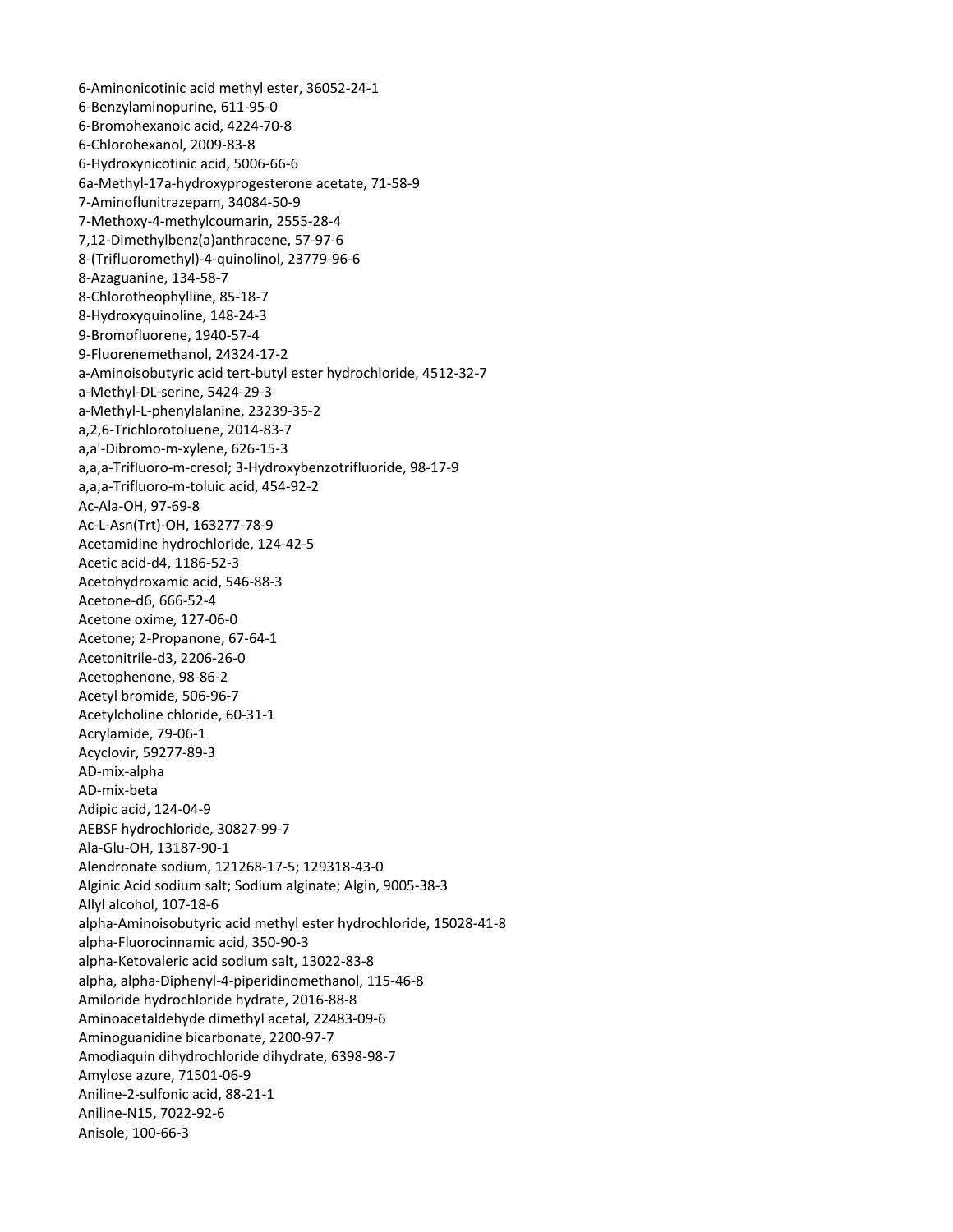Anthracene, 120‐12‐7 Anthranilic acid, 118‐92‐3 Anthraquinone, 84‐65‐1 Antipyrine, crystalline, 60‐80‐0 Arachidin Ascorbic acid, 50‐81‐7 Ascorbyl palmitate, 137‐66‐6 Asp‐Phe methyl ester, 22839‐47‐0 Asp‐Phe, 13433‐09‐5 Atenolol, 29122‐68‐7 Azaserine, 115‐02‐6 Azelaic acid, 123‐99‐9 B‐Chlorolactic acid, 1713‐85‐5 b‐Naphthoflavone, 6051‐87‐2 Bacitracin, 1405‐87‐4 Bathocuproinedisulfonice acid, disod salt hydrate, 52698‐84‐7 Behenin, 6916‐74‐1 Benz[a]anthracene, 56‐55‐3 Benzaldehyde, 100‐52‐7 Benzene, 71‐43‐2 Benzenesulfohydroxamic acid, 599‐71‐3 Benzhydrol, 91‐01‐0 Benzimidazole, 51‐17‐2 Benzofuran‐2‐carboxylic acid, 496‐41‐3 Benzohydroxamic acid, 495‐18‐1 Benzoic Acid, 65‐85‐0 Benzoic hydrazide, 613‐94‐5 Benzoin, 579‐44‐2 Benzotriazole, 95‐14‐7 Benzoyl chloride, 98‐88‐4 Benzoyl peroxide, 94‐36‐0 Benzoylformic acid, 611‐73‐4 Benzyl (R)‐(+)‐2‐hydroxy‐3‐phenylpropionate, 7622‐22‐2 Benzyl 2‐bromoacetate, 5437‐45‐6 Benzyl alcohol, 100‐51‐6 Benzylamine, 100‐46‐9 Benzyldiethyl‐(2,6‐xylylcarbamoymethyl)‐Ammonium benzoate, 3734‐33‐6 Benzylhydrazine dihydrochloride, 20570‐96‐1 Benzyltriethylammonium bromide, 5197‐95‐5 Benzyltriethylammonium chloride, 56‐37‐1 Bestatin hydrochloride, 65391‐42‐6 beta‐Alanine ethyl ester hydrochloride, 4244‐84‐2 beta‐Alanine methyl ester hydrochloride, 3196‐73‐4 beta‐D(+)‐Glucose, 492‐61‐5 Bezafibrate, 41859‐67‐0 Bibenzyl, 103‐29‐7 Biphenyl‐4‐methanol, 3597‐91‐9 Bis(2‐hydroxyethyl)aminopropyltriethoxysilane 62% in ethanol, 7538‐44‐5 Bis(sulfosuccinimidyl)suberate, 82436‐77‐9 Bis[2‐(2‐hydroxyethoxy)ethyl] ether, 112‐60‐7 BOC‐1‐aminocyclohexane carboxylic acid, 115951‐16‐1 BOC‐4‐iodo‐L‐phenylalanine, 62129‐44‐6 BOC‐6‐Aminohexanoic acid, 6404‐29‐1 BOC‐7‐Amino‐heptanoic acid, 60142‐89‐4 BOC‐Abu‐OH, 34306‐42‐8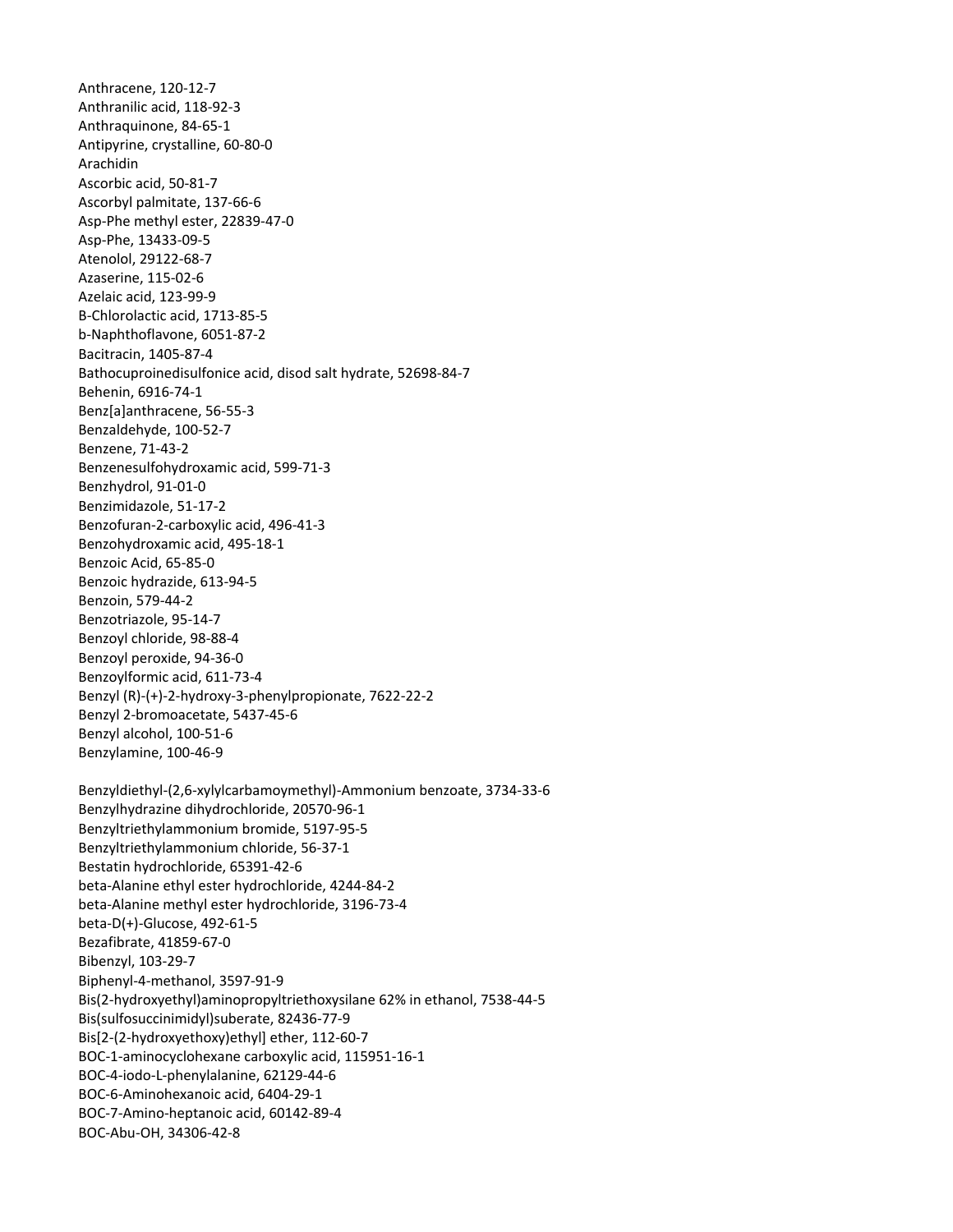BOC‐Aib‐OH, 30992‐29‐1 BOC‐Asp(OtBu)‐OH DCHA, 1913‐12‐8 BOC‐beta‐Ala‐OH, 3303‐84‐2 BOC‐cycloleucine, 35264‐09‐6 BOC‐D‐Ala‐OH, 7764‐95‐6 BOC‐D‐ASP(OTBU)‐OH DCHA, 200334‐95‐8 BOC‐D‐aspartic acid a‐benzyl ester, 92828‐64‐3 BOC‐D‐Glu(OBzl)‐OH, 34404‐30‐3 BOC‐gamma‐Abu‐OH, 57294‐38‐9 BOC‐Glu‐OBzl, 30924‐93‐7 BOC‐Glu(OBzl)‐OH, 35793‐73‐8 BOC‐Glu(OcHx)‐OH, 73821‐97‐3 BOC‐Gly‐OH, 4530‐20‐5 BOC‐glycine methyl ester, 31954‐27‐5 BOC‐iminodiacetic acid, 56074‐20‐5 BOC‐L‐alanine, 15761‐38‐3 BOC‐L‐aspartic acid a‐benzyl ester, 30925‐18‐9 BOC‐L‐Aspartimol b‐benzyl ester BOC‐L‐glutamic acid g‐allyl ester, 132286‐79‐4 BOC‐L‐glutamic acid g‐benzyl ester, 13574‐13‐5 BOC‐L‐glutamic acid g‐methyl ester dicyclohexylammonium salt, 14406‐17‐8 BOC‐L‐norvaline, 53308‐95‐5 BOC‐L‐Orn‐OH, 21887‐64‐9 BOC‐L‐valine, 13734‐41‐3 BOC‐N‐Me‐Glu(OBzl)‐OH, 200615‐91‐4 BOC‐N‐methyl‐L‐alanine, 16948‐16‐6 BOC‐N,2‐Dimethylalanine, 146000‐39‐7 BOC‐O‐benzyl‐L‐homoserine, 59408‐74‐1 BOC‐O‐benzyl‐L‐serine, 23680‐31‐1 BOC‐Phe‐OH, 13734‐34‐4 BOC‐Pip‐OH, 26250‐84‐0 Brij‐30; Tetraethylene glycol monododecyl ether, 5274‐68‐0 Bromacetalaldehyd‐diethylacetal, 2032‐35‐1 Brucine, anhydrous, 357‐57‐3 Butyl 4‐hydroxybenzoate, 94‐26‐8 Butyl benzoate, 136‐60‐7 Butyl butanoate, 109‐21‐7 Butyl decanoate, 30673‐36‐0 Butyl dodecanoate, 106‐18‐3 Butyl ethanoate, 123‐86‐4 Butyl glycolate, 7397‐62‐8 Butyl heptanoate, 5454‐28‐4 Butyl hexadecanoate, 111‐06‐8 Butyl hexanoate, 626‐82‐4 Butyl nonanoate, 50623‐57‐9 Butyl octadecanoate, 123‐95‐5 Butyl octanoate, 5457‐66‐9 Butyl pentanoate, 591‐68‐4 Butyl propanoate, 590‐01‐2 Butyl tetradecanoate, 110‐36‐1 Butylated hydroxyanisole; BHA, 25013‐16‐5 Butyraldehyde, 123‐72‐8 Butyric acid, 107‐92‐6 Cacodylic acid sodium salt trihydrate, 124‐65‐2 Canrenoic acid potassium salt, 2181‐04‐6 Cantharidin, 56‐25‐7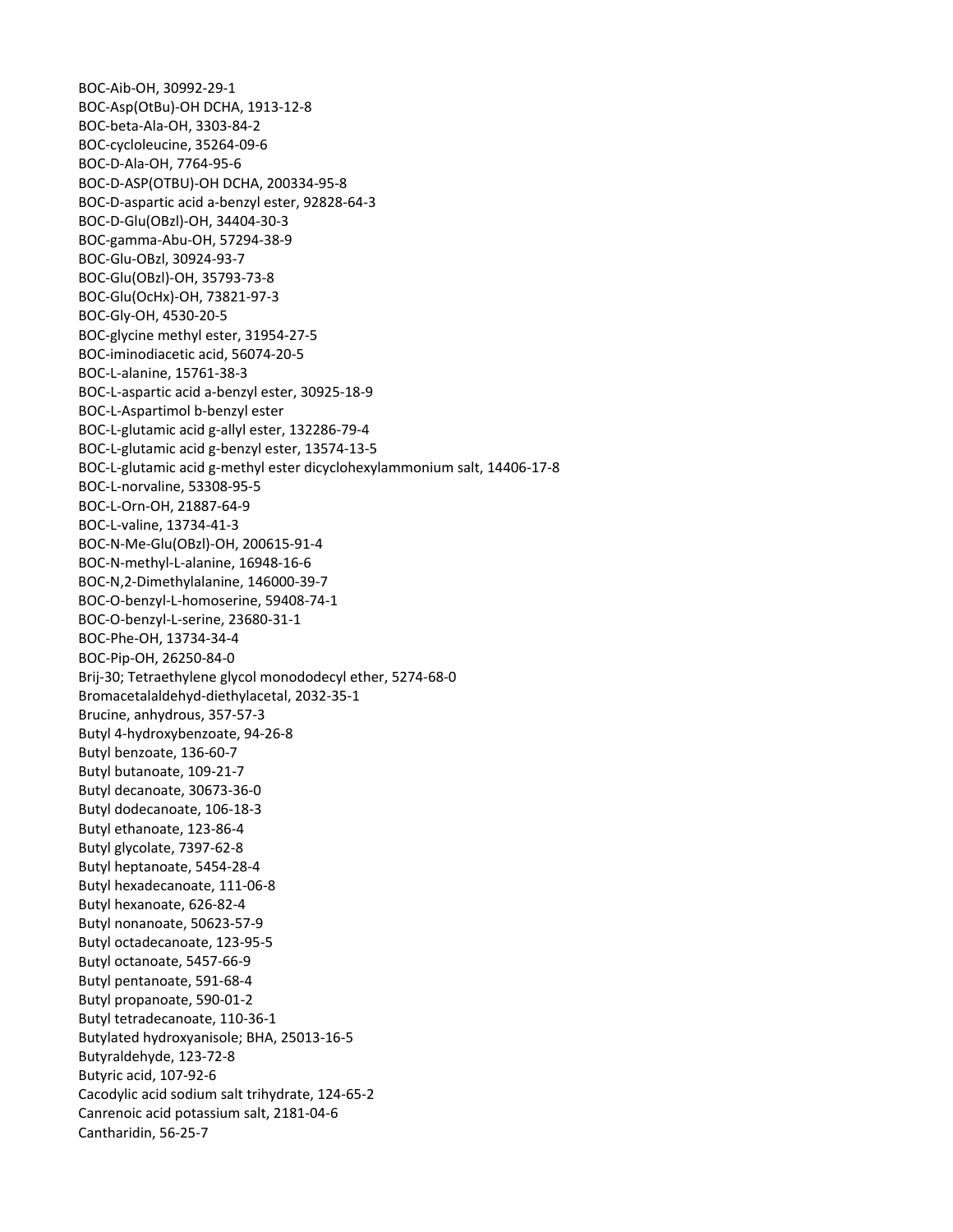Capraldehyde, 112‐31‐2 Capric acid, 334‐48‐5 Caproic acid, 142‐62‐1 Caproicaldehyde, 66‐25‐1 Caprylic acid, 124‐07‐2 Caprylin, 19670‐49‐6 Captopril, 62571‐86‐2 Carbobenzyloxy‐L‐alanine, 1142‐20‐7 Carbobenzyloxy‐L‐alanyl‐L‐glutamic acid dibenzyl ester Carbobenzyloxyglycylglycyl‐L‐glutamic acid dibenzyl ester Carbon tetrabromide, 558‐13‐4 Catechol, 120‐80‐9 Cefadroxil, 50370‐12‐2 Cetylpyridinium bromide, 140‐72‐7 CHAPS hydrate, 331717‐45‐4 Chloramine‐T trihydrate, 7080‐50‐4 Chlorodiphenylmethane, 90‐99‐3 Chloroform‐d, 865‐49‐6 Chloromethyl butyrate, 33957‐49‐7 Chloropyriphos, 2921‐88‐2 Chlorpromazine hydrochloride, 69‐09‐0 Cholesterol, 57‐88‐5 Cholestyramine resin, 11041‐12‐6 Choline chloride, 67‐48‐1 Cinchonidine, 485‐71‐2 Ciprofloxacin, 85721‐33‐1 cis‐1,2‐Dimethylcyclohexane, 112134 cis‐2‐Butene‐1,4‐diol, 6117‐80‐2 cis‐Pinonic acid, 61826‐55‐9 Clonidine hydrochloride, 4205‐91‐8 Coumarin, 91‐64‐5 Cremopher EL Cyanocyclobutane, 4426‐11‐3 Cyclododecane, 294‐62‐2 Cyclododecanol, 1724‐39‐6 Cyclohexane, 110‐82‐7 Cyclohexanol, 108‐93‐0 Cyclohexene, 110‐83‐8 Cycloheximide, 66‐81‐9 Cyclohexyl phenyl ketone, 712‐50‐5 Cyclohexylamine, 108‐91‐8 Cyclooctanone, 502‐49‐8 Cyclopentane, 287‐92‐3 Cyclopentanone, 120‐92‐3 Cyclopentene, 142‐29‐0 Cyclophosphamide monohydrate, 6055‐19‐2 Cyclopropanecarboxylic acid, 1759‐53‐1 Cyclopropyl cyanide, 50‐21‐0 Cyclopropyl methyl ketone, 765‐43‐5 Cyclopropyl phenyl ketone, 3481‐02‐5 Cyclopropyltriphenylphosphonium bromide, 14114‐05‐7 Cytarabine; Cytosine b‐d‐arabinofuranoside; Ara‐c, 147‐94‐4 Cytidine, 65‐46‐9 Cytosine, 71‐30‐7 D‐(‐)‐Phenylglycine, 875‐74‐1 D‐(‐)‐Quinic acid, 77‐95‐2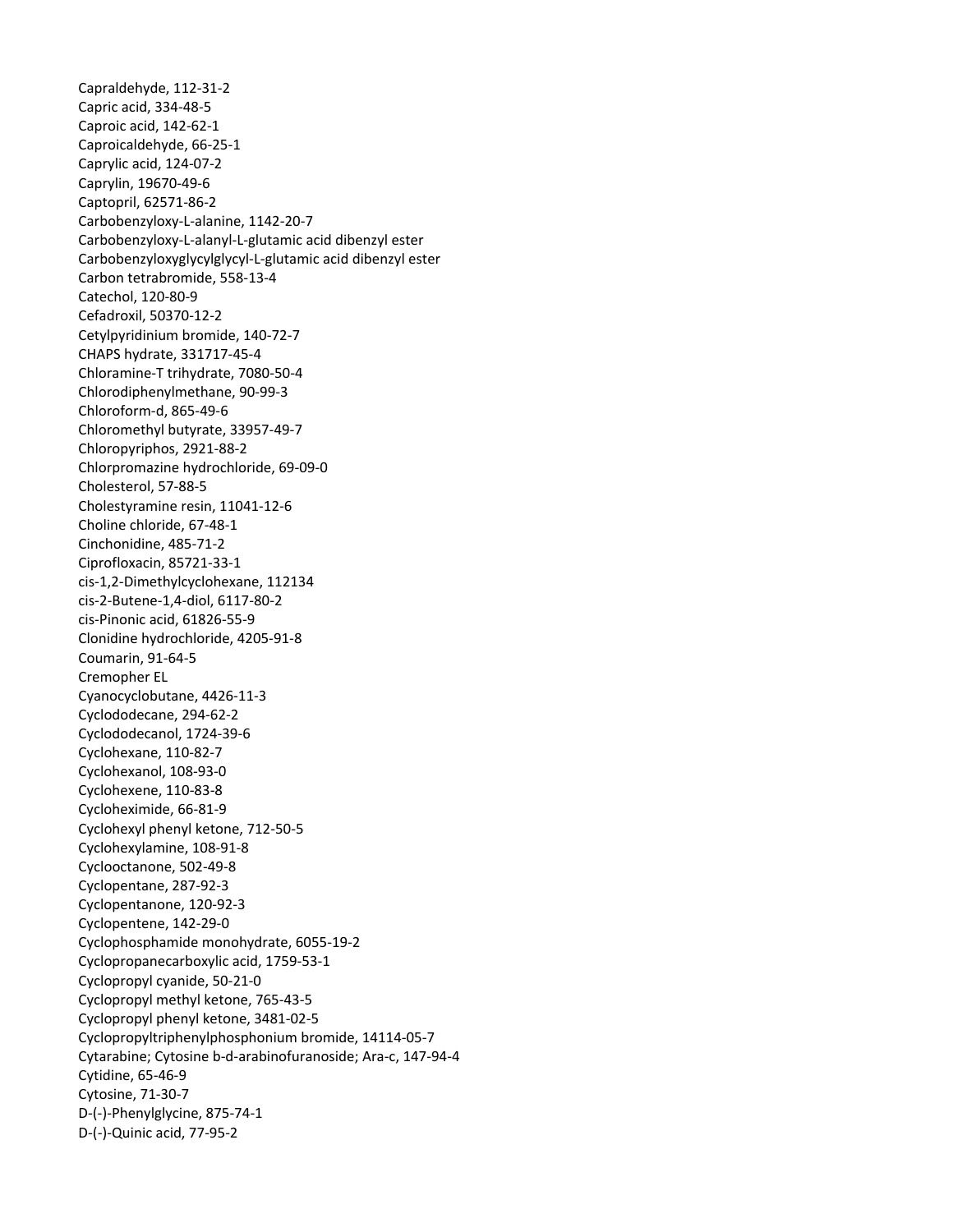D‐Calcium pantothenate, 137‐08‐6 D‐Camphor, 464‐49‐2 D‐Gluconolactone, 90‐80‐2 D‐Glucuronic acid sodium salt monohydrate, 14984‐34‐0; 207300‐70‐7 D‐Glucuronic acid, 1700‐90‐8; 6556‐12‐3;4934‐42‐3; 1700908 D‐Phenylalanine, 673‐06‐3 D‐Tartaric acid, 147‐71‐7 D‐Valine, 640‐68‐6 D(‐)‐Penicillamine, 52‐67‐5 Danazole, 17230‐88‐5 Dansyl‐L‐phenylalanine, 1104‐36‐5 Decaborane (14), 17702‐41‐9 Decylbenzene, 104‐72‐3 delta‐Valerolactam, 675‐20‐7 Deoxycholic acid, 83‐44‐3 Deoxycorticosterone acetate, 56‐47‐3 Desipramine hydrochloride, 58‐28‐6 Dextran, 9004‐54‐0 Dextromethorphan hydrobromide monohydrate, 6700‐34‐1 Di‐p‐toluoyl‐D‐tartaric acid, 32634‐68‐7 Di‐p‐toluoyl‐L‐tartaric acid, 32634‐66‐5 Di‐tert‐butyl diisopropylphosphoramidite, 137348‐86‐8 Di(ethylene glycol)butyl ether, 112‐34‐5 Di(propylene glycol)methyl ether, 34590‐94‐8 Diallyl phthalate, 131‐17‐9 Diarachidin, 60586‐60‐9 Diaveridine, 5355‐16‐8 Dibehenin Dibenzylamine, 103‐49‐1 Dibromomethane, 74‐95‐3 Dicaprin, 53988‐07‐1 Dicaprylin, 36354‐80‐0 Diclofenac sodium salt, 15307‐79‐6 Dicyclohexylamine, 101‐83‐7 Diethyl 3,3‐Diethoxypropane‐1,1‐dicarboxylate, 21339‐47‐9 Diethyl 4‐phenyl‐1,4‐dihydro‐2,6‐lutidine‐3,5‐dicarboxylate, 1165‐06‐6 Diethyl benzylmalonate, 607‐81‐8 Diethyl bis(hydroxymethyl)malonate, 20605‐01‐0 Diethyl bromomalonate, 685‐87‐0 Diethyl malonate, 105‐53‐3 Diethyl Phosphite, 762‐04‐9 Diethyldithiocarbamic acid sodium salt, 20624‐25‐3 Diethylenetriaminepentaacetic acid, 67‐43‐6 Diethylphosphatoethyltriethoxysilane, 757‐44‐8 Digitonin, 11024‐24‐1 Digitoxigenin, 1672‐46‐4 Diiodomethane, 75‐11‐6 Diisopropyl ketone, 565‐80‐0 Diisopropylamine, 108‐18‐9 Dilaurin, 27638‐00‐2 Dilaurylthiodipropionate, 123‐28‐4 Dimethyl malonate, 108‐59‐8 Dimethyl oxalate, 553‐90‐2 Dimethyl sulfoxide‐d6, 2206‐27‐1 Dimethyl sulfoxide, 67‐68‐5 Dimethylamine, 506‐59‐2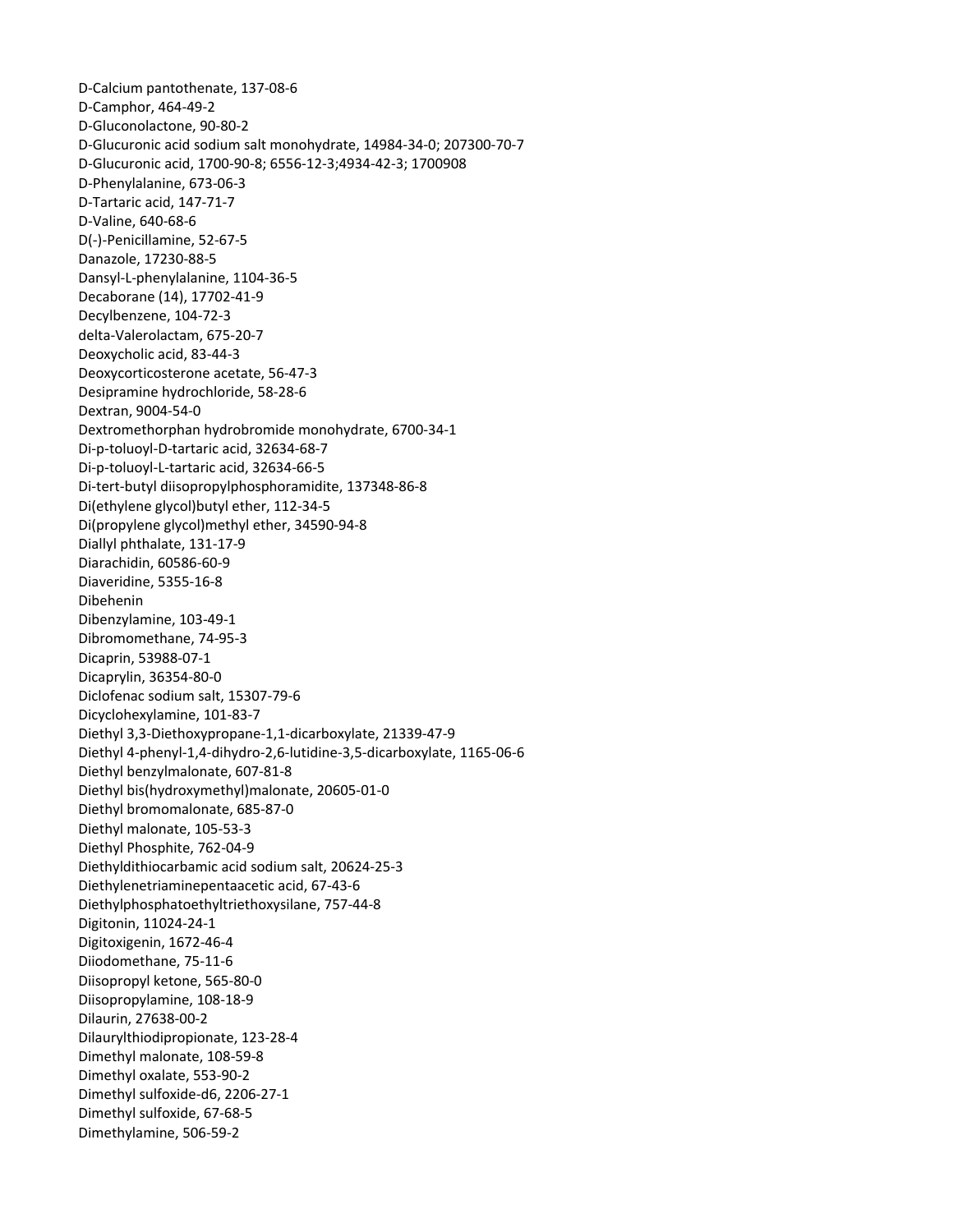Dimethylphenylsilane, 766‐77‐8 Dimyristin, 53563‐63‐6 Dipalmitin, 26657‐95‐4 Diphenhydramine hydrochloride, 147‐24‐0 Diphenyamine, 122‐39‐4 Diphenyl phthalate, 84‐62‐8 Diphenylacetylene, 501‐65‐5 Diphenylphosphine oxide, 4559‐70‐0 Diphenylphosphoryl azide, 26386‐88‐9 Diphenylsulfide, 139‐66‐2 Dipterex, 68‐105‐95 Dipyridamole, 58‐32‐2 Distearin, 1323‐83‐7 Dithizone, 60‐10‐6 DL‐1,2‐isopropylideneglycerol, 100‐79‐8 DL‐2,3‐Diaminopropionic acid hydrochloride, 54897‐59‐5 DL‐2,4‐Diaminobutyric acid dihydrochloride, 65427‐54‐5 DL‐3‐Amino‐3‐phenylpropionic acid, 614‐19‐7 DL‐a‐Tocopherol, 10191‐41‐0 DL‐Benzylsuccinic acid, 884‐33‐3 dl‐Epinephrine, 329‐65‐7 DL‐Isocitric acid trisodium salt, 1637‐73‐6 DL‐Isoleucine, 443‐79‐8 DL‐Malic acid, 6915‐15‐7, 617‐48‐1 DL‐Methionine sulfoxide, 62697‐73‐8 DL‐Pipecolinic acid, 4043‐87‐2 DL‐Serine methyl ester hydrochloride, 1358‐43‐3; 5619‐04‐5 Dodecanedioic acid, 693‐23‐2 Dodecylbenzene, 123‐01‐3 Enalapril maleate salt, 76095‐16‐4 Enanthaldehyde, 111‐71‐7 Erythorbic acid, 89‐65‐6 Erythromycin, 114‐07‐8 Etazolate hydrochloride; 1‐Ethyl‐3‐B‐aminoethylindole hydrochloride,51022‐77‐6 Ethanol‐d, 925‐93‐9 Ethosuximide, 77‐67‐8 Ethoxyquin; 1,2‐Dihydro‐6‐ethoxy‐2,2,4‐trimethyl quinoline, 91‐53‐2 Ethyl 2‐bromohexanoate, 615‐96‐3 Ethyl 2‐bromopropionate, 535‐11‐5 Ethyl 2‐oxocyclopentanecarboxylate, 611‐10‐9 Ethyl 3‐(Benzylamino)propionate, 23583‐21‐3 Ethyl 3‐bromopropionate, 539‐74‐2 Ethyl 4‐bromobutyrate, 2969‐81‐5 Ethyl 4‐cyano‐3,4‐diphenylbutanoate, 31861‐57‐1 Ethyl 5‐bromovalerate, 14660‐52‐7 Ethyl 5‐pyrimidinecarboxylate, 40929‐50‐8 Ethyl 6‐hydroxyhexanoate, 5299‐60‐5 Ethyl a‐bromoisobutyrate, 600‐00‐0 Ethyl butyrate, 105‐54‐4 Ethyl caprate, 110‐38‐3 Ethyl caproate, 123‐66‐0 Ethyl caprylate, 106‐32‐1 Ethyl crotonate, 623‐70‐1 Ethyl cyanoacetate, 105‐56‐6 Ethyl diethoxyacetate, 6065‐82‐3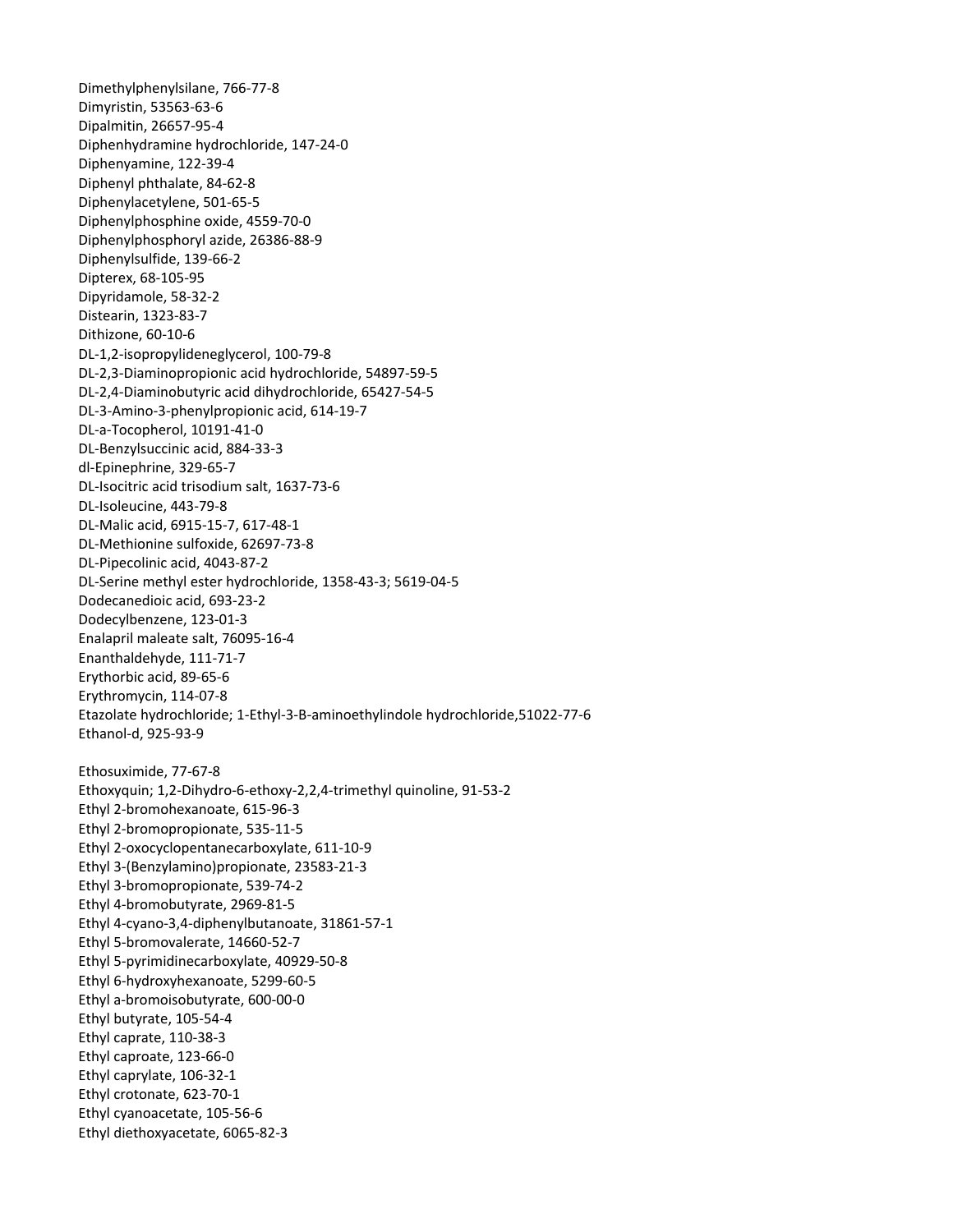Ethyl fluoroacetate, 459‐72‐3 Ethyl formate, 109‐94‐4 Ethyl glycolate, 623‐50‐7 Ethyl heptanoate, 106‐30‐9 Ethyl isodehydroacetate, 3385‐34‐0 Ethyl laurate, 106‐33‐2 Ethyl myristate, 124‐06‐1 Ethyl N‐BOC‐4‐oxopyrrolidine‐3‐carboxylate, 146256‐98‐6 Ethyl nipecotate, 5006‐62‐2 Ethyl palmitate, 628‐97‐7 Ethyl pelargonate, 123‐29‐5 Ethyl potassium malonate, 6148‐64‐7 Ethyl propiolate, 623‐47‐2 Ethyl stearate, 111‐61‐5 Ethyl trifluoroacetate, 383‐63‐1 Ethyl undecanoate, 627‐90‐7 Ethyl valerate, 539‐82‐2 Ethylbenzene, 100‐41‐4 Ethylcyclohexane, 1678‐91‐7 Ethyldiisopropylamine, 7087‐68‐5 Ethylenediaminetetraacetic acid disodium salt dihydrate, 6381‐92‐6 Famotidine, 76824‐35‐6 Fenbendazole, 43210‐67‐9 Flubiprofen, 5104‐49‐4 Fluoranthene, 206‐44‐0 FMOC‐2‐aminobenzoic acid, 150256‐42‐1 FMOC‐Aib‐OH, 94744‐50‐0 FMOC‐g‐benzyl ester‐L‐glutamyl chloride, 123622‐36‐6 FMOC‐Glu(OBzl)‐OH, 123639‐61‐2 FMOC‐Glu(OtBu)‐OH, 71989‐18‐9 FMOC‐glycine, 29022‐11‐5 FMOC‐L‐3‐Bromophenylalanine, 220497‐48‐3 FMOC‐L‐3‐Nitrophenylalanine, 206060‐42‐6 FMOC‐L‐alanine, 35661‐39‐3 FMOC‐L‐aspartic acid b‐tert‐butyl ester, 71989‐14‐5 FMOC‐L‐phenylalanine, 35661‐40‐6 FMOC‐L‐Val‐OH, 68858‐20‐8 FMOC‐O‐trityl‐L‐homoserine, 111061‐55‐3 Fumaric acid, 110‐17‐8 Furafylline, 80288‐49‐9 g‐Aminobutyric acid tert‐butyl ester hydrochloride, 58640‐01‐0 g‐Aminobutyric acid, 56‐12‐2 g‐Valerolactone, 108‐29‐2 gamma‐Butyrolactone, 96‐48‐0 Geraniol, 106‐24‐1 Glipizide, 29094‐61‐9 Glucose‐6‐Phosphate, Barium Salt, 58823‐95‐3 Glutaric acid, 110‐94‐1 Gly‐Sar, 29816‐01‐1 Glycerol formol, 4740‐78‐7 Glycinamide hydrochloride, 1998‐10‐6 Glycine‐d5, 4896‐77‐9 Glycine ethyl ester hydrochloride, 623‐33‐6 Glycine, 56‐40‐6 Glycolic acid, 79‐14‐1 Glyoxylic acid, 298‐12‐4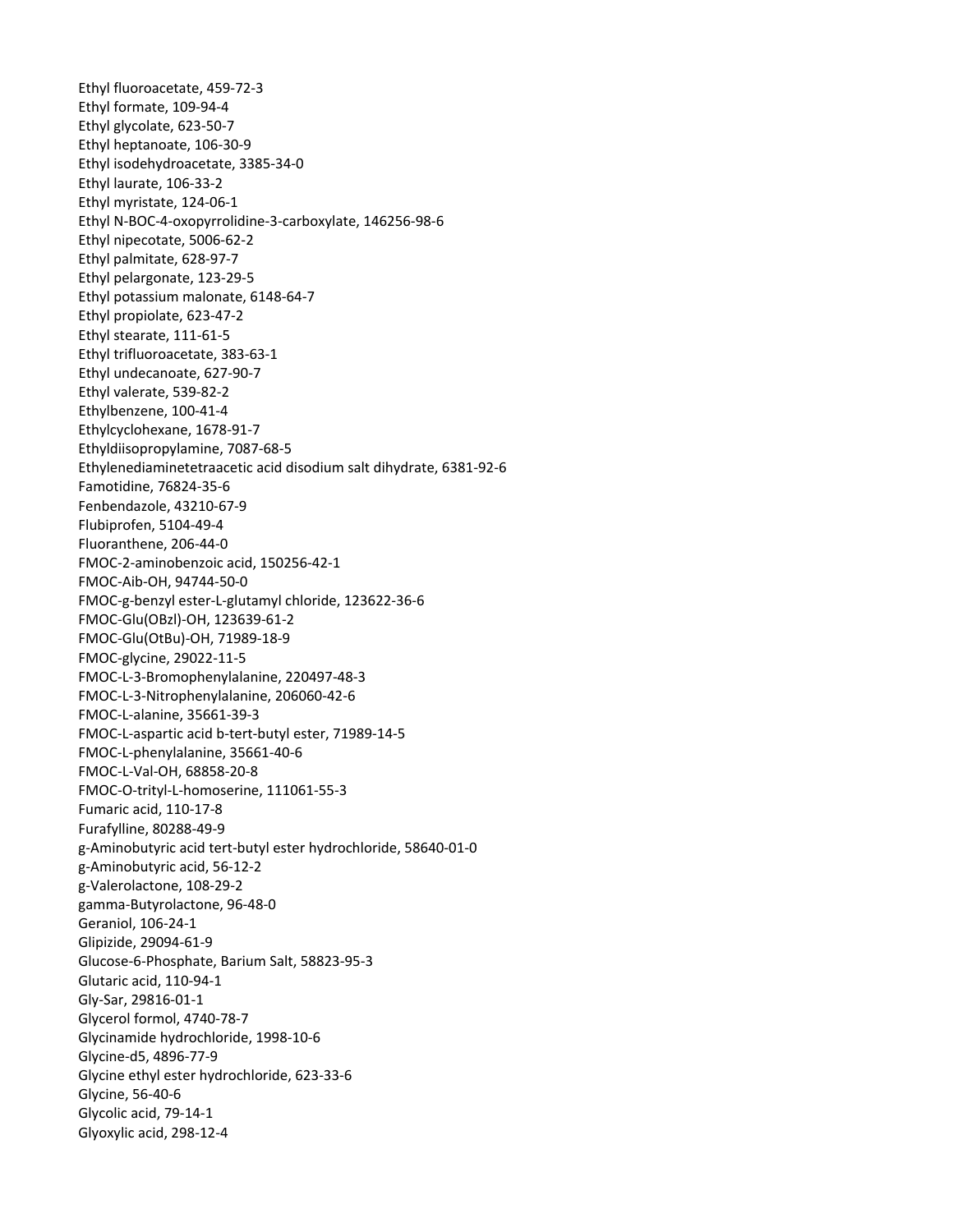Gum arabic, 9000‐01‐5 H‐beta‐Ala‐OBzl‐p‐tosylate, 27019‐47‐2 H‐D‐Phe‐OtBu hydrochloride, 3403‐25‐6 H‐Glu(OBzl)‐OtBu hydrochloride, 105590‐97‐4 H‐Glu(OtBu)‐OH, 2419‐56‐9 H‐Glu(OtBu)‐OMe hydrochloride, 6234‐01‐1 H‐Gly‐Pro‐Glu‐OH, 32302‐76‐4 H‐Phe‐OtBu hydrochloride, 15100‐75‐1 H‐Trp‐Trp‐OH, 20696‐60‐0 H‐Val‐Pro‐OH hydrochloride, 105931‐64‐4 Harmine hydrochloride, 343‐27‐1 Heptadecafluorooctanesulfonic acid potassium salt, 2795‐39‐3 Heptadecylbenzene, 14752‐75‐1 Heptanoic acid, 111‐14‐8 Heptene‐1, 592‐76‐7 Heptene‐2 (cis, trans), 592‐77‐8 Heptene‐3 (cis, trans), 592‐78‐9 Heptylbenzene, 1078‐71‐3 Hexadecylbenzene, 1459‐09‐2 Hexadecyltrimethylammonium bromide, 57‐09‐0 Hexamethylenetetramine, 100‐97‐0 Hexamethylphosphoramide, 680‐31‐9 Hexanoamide, 628‐02‐4 Hexene‐1, 592‐41‐6 Hexene‐2 (cis, trans), 592‐43‐8 Hexylbenzene, 1077‐16‐3 Hydroxy‐1‐proline, 4117‐23‐1 Hydroxypropyl methyl cellulose, 9004‐65‐3 Hypoxanthine, 68‐94‐0 Imidazole, 288‐32‐4 Imidazole, sodium derivative, 5587‐42‐8 Iminodibenzyl, 494‐19‐9 Iminosuccinimide, 256‐96‐2 Indole‐3‐propionic acid, 830‐96‐6 Indole‐3‐pyruvic acid, 392‐12‐1 Indole‐5‐carboxylic acid, 1670‐81‐1 Indole, 120‐72‐9 Inulin, 9005‐80‐5 Isatoic anhydride, 118‐48‐9 Isethionic acid sodium salt, 1562‐00‐1 Isoamylamine, 107‐85‐7 Isobutyl paraben, 4247‐02‐3 Isobutylamine, 78‐81‐9 Isobutylbenzene, 538‐93‐2 Isobutylcyclohexane, 1678‐98‐4 Isobutylcyclohexyl phthalate, 5334‐09‐8 Isobutyraldehyde, 78‐84‐2 Isomannide, 641‐74‐7 Isophthalic acid, 121‐91‐5 Isophytol, 505‐32‐8 Isopropanol; 2‐Propanol, 67‐63‐0 Isopropenyl acetate, 108‐22‐5 Isopropyl paraben, 4191‐73‐5 Isopropylbenzene, 98‐82‐8 Isopropylcyclohexane,696‐29‐7 Isovaleraldehyde, 590‐86‐3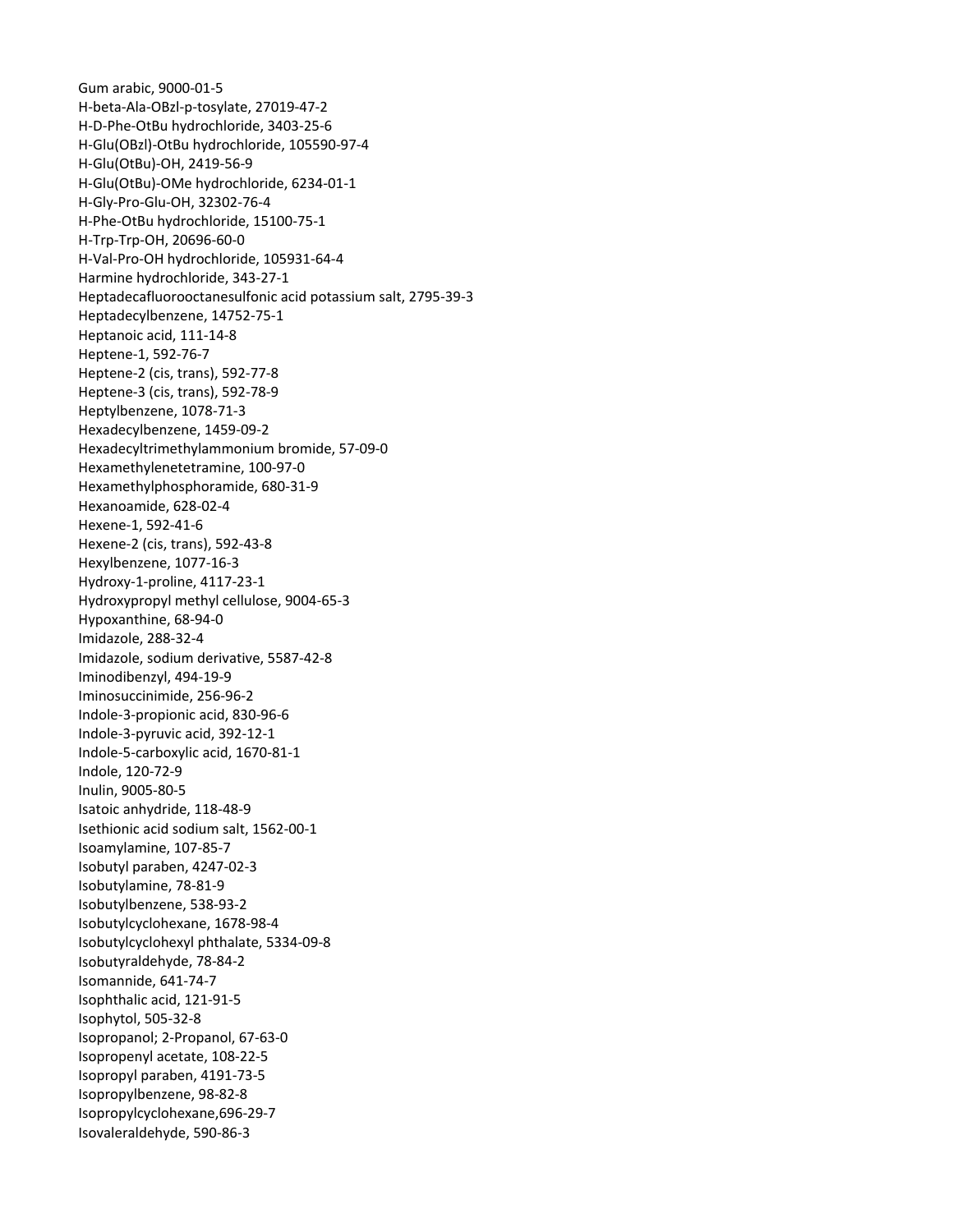Itaconic acid, 97‐65‐4 Kinetin, 525‐79‐1 L‐(+)‐Citrulline, 372‐75‐8 L‐(+)‐Glutamic acid hydrochloride, 138‐15‐8 L‐(+)‐Tartaric acid dimethyl ester, 608‐68‐4 L‐Alanine, 56‐41‐7 L‐Arginine, 74‐79‐3 L‐Asparagine, 70‐47‐3 l‐Aspartic acid, 56‐84‐8 L‐Cysteine, 52‐90‐4 L‐Glutamic acid 5‐benzyl ester, 1676‐73‐9 L‐Glutamic acid dibenzyl ester p‐toluenesulfonate, 120538‐51‐4 L‐Glutamic acid diethyl ester hydrochloride, 1118‐89‐4 L‐Glutamic acid g‐methyl a‐benzyl ester 4‐toluenesulfonate salt, 32326‐55‐9 L‐Glutamic acid, 56‐86‐0 L‐Glutamine, 56‐85‐9 L‐Histidine, 71‐00‐1 L‐Homophenylalanine ethyl ester hydrochloride, 90891‐21‐7 L‐Isoleucine, 73‐32‐5 L‐Leucine, 61‐90‐5 L‐Methionine, 63‐68‐3 L‐Phenylalanine allyl ester p‐toluenesulfonate salt, 88224‐00‐4 L‐Phenylalanine benzyl ester hydrochloride, 2462‐32‐0 L‐Phenylalanine ethyl ester hydrochloride, 3182‐93‐2 L‐Phenylalanine methyl ester hydrochloride, 7524‐50‐7 L‐Phenylalanine, 63‐91‐2 L‐Phenylalaninol, 3182‐95‐4 L‐Proline benzyl ester hydrochloride, 16652‐71‐4 L‐Proline methyl ester hydrochloride, 2133‐40‐6 L‐Proline tert‐butyl ester hydrochloride, 5497‐76‐7 L‐Pyroglutamic acid, 98‐79‐3 L‐Serine, 56‐45‐1 L‐Tartaric acid, 87‐69‐4 L‐Threonine, 72‐19‐5 L‐Trypotophen, 73‐22‐3 L‐Tyrosine hydrazide, 7662‐51‐3 L‐Valine, 72‐18‐4 L(‐)‐Isoproterenol, 7683‐59‐2 Lactobionic acid hemi‐calcium salt, 5001‐51‐4 Lauric acid, 143‐07‐7 Lawesson reagent, 19172‐47‐5 Lazabemide hydrochloride, 103878‐83‐7 Lecithin, 8002‐43‐5 Levulinic acid, 123‐76‐2 Linalyl acetate, 115‐95‐7 Lithium benzoate, 553‐54‐8 Losartan, 114798‐26‐4 Luteolin, 491‐70‐3 m‐Cresol, 108‐39‐4 m‐Diethylbenzene, 141‐93‐5 m‐Hydroxyacetiohenone, 121‐71‐1 m‐Terphenyl, 92‐06‐8 m‐Toluic acid, 99‐04‐7 m‐Tolunitrile, 620‐22‐4 m‐Xylene, 108‐38‐3 Maleic acid, 110‐16‐7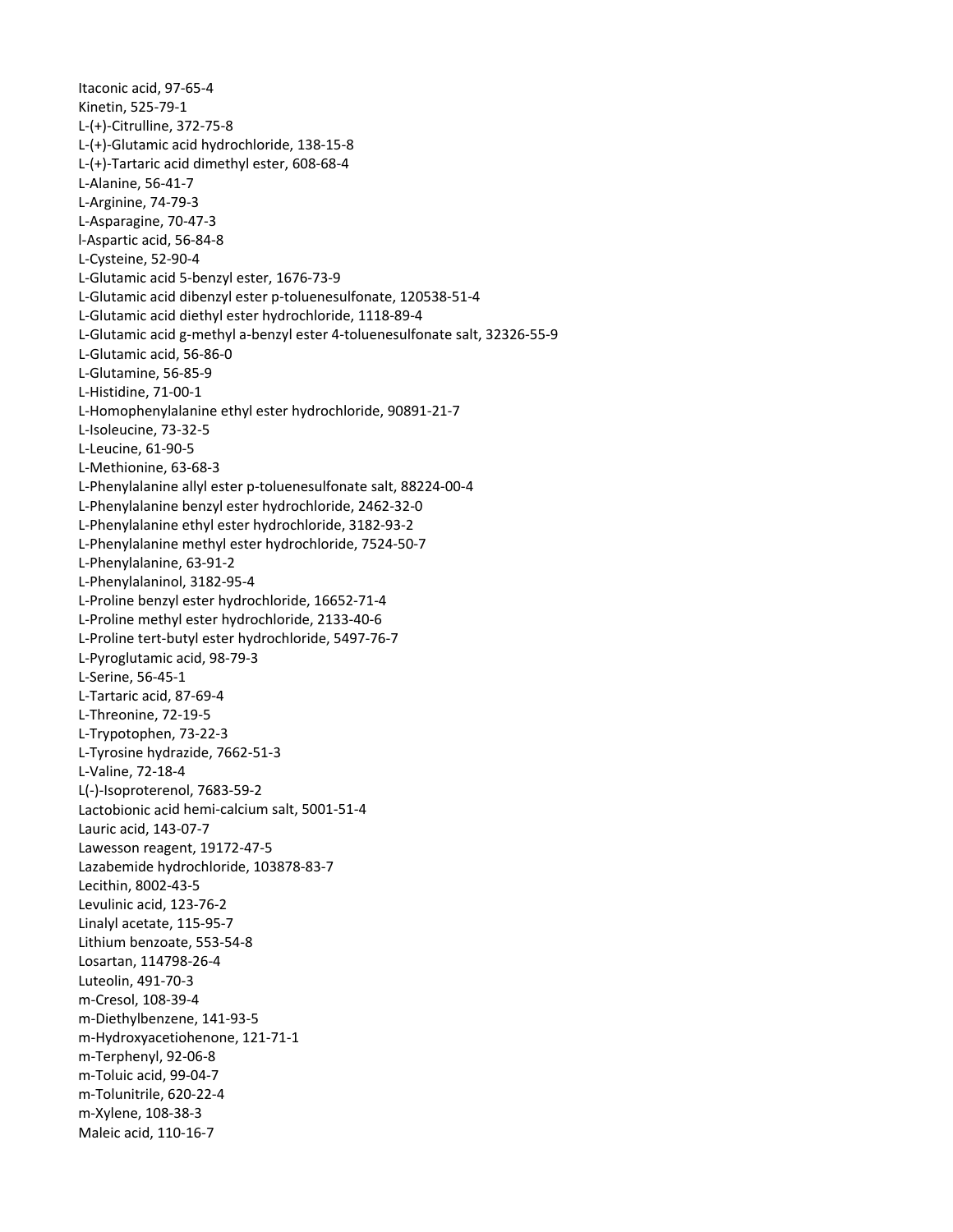Malonic acid, 141‐82‐2 Maltoheptaose, 34620‐78‐5 Maltotriose, 1109‐28‐0 Mandelic acid, 90‐64‐2 Melittin; bee venom, 20449‐79‐0 Mesityl oxide, 141‐79‐7 meso‐Tartaric acid monohydrate, 5990‐63‐6 Metaproterenol hemisulfate salt, 5874‐97‐5 Methacrylic acid, 79‐41‐4 Methanesulfonic acid, 75‐75‐2 Methanesulfonyl chloride, 124‐63‐0 Methanol‐d4, 811‐98‐3 Methoxyacetonitrile, 1738‐36‐9 Methyl‐C13 iodide, 4227‐95‐6 Methyl‐d3‐triphenylphosphonium iodide, 1560‐56‐1 Methyl 2‐(methyl thio) acetate, 16630‐66‐3 Methyl 2‐octynoate, 111‐12‐6 Methyl 3‐amino‐2‐(aminomethyl) propanoate dihydrochloride, 159029‐33‐1 Methyl 3‐oxo‐pentanoate, 30414‐53‐0 Methyl 4‐aminobenzoate, 619‐45‐4 Methyl 4‐chlorobenzoate, 1126‐46‐1 Methyl 4‐methoxybutyrate,29006‐01‐7 Methyl 5‐bromovalerate, 5454‐83‐1 Methyl 5‐hydroxynicotinate, 30766‐22‐4 Methyl 6‐aminohexanoate hydrochloride, 1926‐80‐3 Methyl 6‐bromohexanoate, 14273‐90‐6 Methyl a‐D‐glucopyranoside, 97‐30‐3 Methyl alcohol‐d, 1455‐13‐6 Methyl cellulose, 9004‐67‐5 Methyl cyanoacetate, 105‐34‐0 Methyl cyclopropanecarboxylate,2868‐37‐3 Methyl formate‐d1, 23731‐38‐6 Methyl formate, 107‐31‐3 Methyl glycolate, 96‐35‐5 Methyl isodehydroacetate, 41264‐06‐6 Methyl methoxyacetate, 6290‐49‐9 Methyl N‐BOC‐nipecotate, 148763‐41‐1 Methyl nicotinate, 93‐60‐7 Methyl propionate, 554‐12‐1 Methyl tert‐butyl ketone, 75‐97‐8 Methyl(triphenylphosphoranylidene)acetate, 2605‐67‐6 Methylcyclohexane, 108‐87‐2 Methylcyclopentane, 96‐37‐7 Methylglyoxal 1,1‐dimethyl acetal, 6342‐56‐9 Methyltriphenylphosphonium Bromide, 1779‐49‐3 Metoclopramide hydrocloride, 7232‐21‐5 Mifepristone, 84371‐65‐3 mono‐Ethyl malonate, 1071‐46‐1 mono‐Methyl succinate, 3878‐55‐5 Monocaprin, 26402‐22‐2 Monofluoroacetic acid sodium salt, 62‐74‐8 Monolaurin, 142‐18‐7 Monopalmitin, 542‐44‐9 myo‐Inositol, 87‐89‐8 Myristic acid, 544‐63‐8 Myristin, 589‐68‐4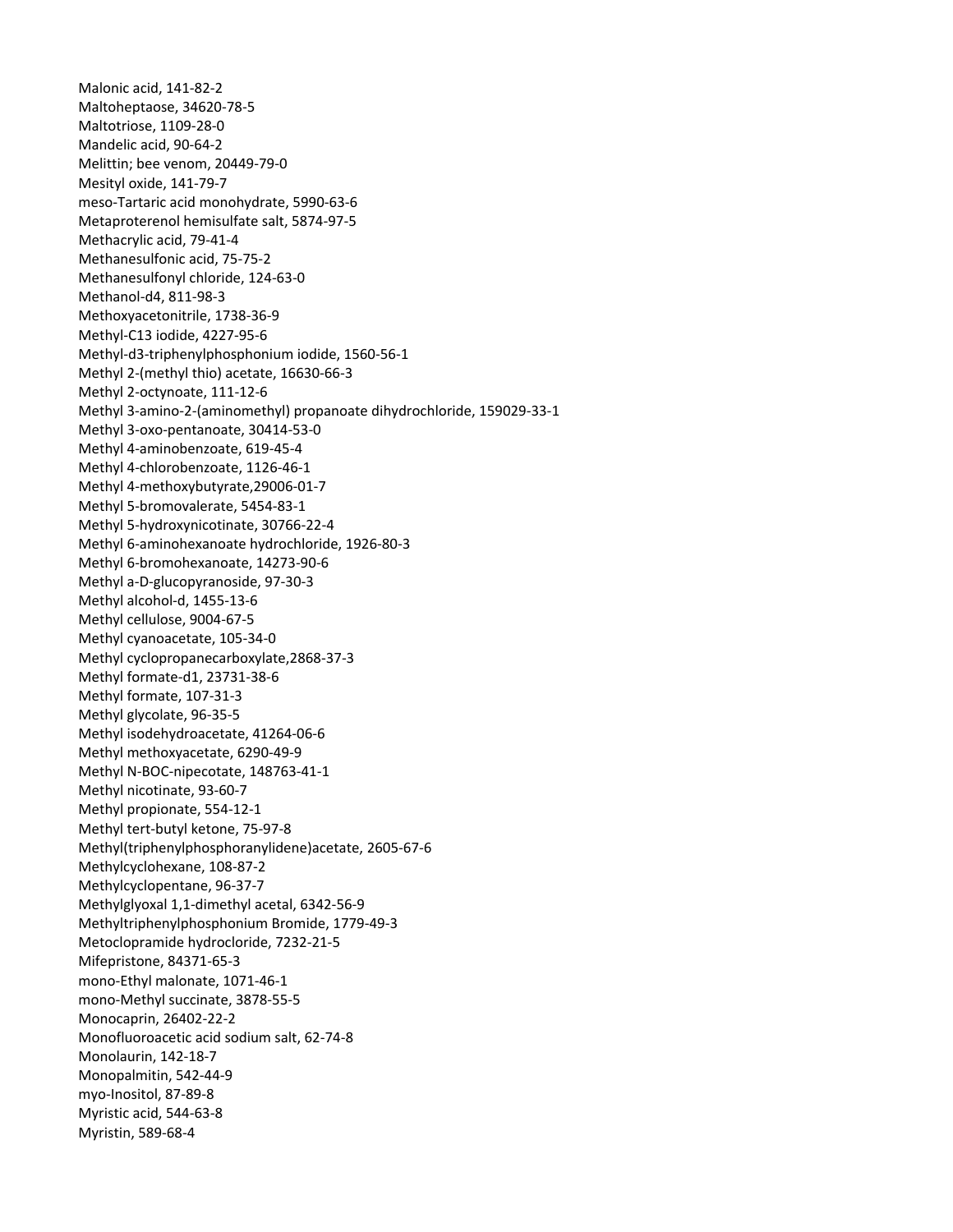N‐(1‐Naphthyl)ethylenediamine dihydrochloride, 1465‐25‐4 N‐(2‐acetamido)‐2‐iminodiacetic acid; ADA, 26239‐55‐4 N‐(2‐Bromoethyl)phthalimide, 574‐98‐1 N‐(3‐Dimethylaminopropyl)‐N'‐ethylcarbodiimide, 1892‐57‐5 N‐(4‐Hydroxyphenyl)‐glycine, 122‐87‐2 N‐(trans‐Epoxysuccinyl)‐L‐leucine 4‐granidinobutylamide, 66701‐25‐5 N‐1‐Naphthylphthalamic acid, 132‐66‐1 N‐Acetyl‐D‐Glucosamine, 7512‐17‐6 N‐Acetyl‐L‐cysteine, 616‐91‐1 N‐Acetyl‐L‐phenylalanine ethyl ester, 2361‐96‐8 n‐Amylamine, 110‐58‐7 n‐Amylbenzene, 538‐68‐1 N‐Benzylacetoacetamide, 882‐36‐0 N‐Benzylglycine ethyl ester, 6436‐90‐4 n‐Benzylmethylamine, 103‐67‐3 N‐BOC‐2‐amino‐2‐methyl‐1‐propanol, 102520‐97‐8 n‐Butylamine, 109‐73‐9 n‐Butylcyclohexane, 1678‐93‐9 N‐Carbobenzyloxy‐N,2‐dimethylalanine, 144332‐60‐5 N‐CBZ‐gamma‐Amino‐n‐butyric acid, 5105‐78‐2 N‐CBZ‐L‐Proline, 1148‐11‐4 n‐Decane, 124‐18‐5 n‐Decylamine, 2016‐57‐1 n‐Docosane, 629‐97‐0 n‐Dodecane, 112‐40‐3 n‐Dodecylamine, 124‐22‐1 n‐Dotriacontane, 544‐85‐4 n‐Eicosane, 112‐95‐8 N‐Fluorobenzenesulfonimide, 133745‐75‐2 N‐Formyl‐met‐leu‐phe, 59880‐97‐6 n‐Hendecanoic acid, 112‐37‐8 n‐Heneicosane, 629‐94‐7 n‐Heptadecane, 629‐78‐7 n‐Heptane, 142‐82‐5 n‐Heptylamine, 111‐68‐2 n‐Hexacosane, 630‐01‐3 n‐Hexadecane, 544‐76‐3 n‐Hexane, 110‐54‐3 n‐Hexatriacontane, 630‐06‐8 n‐Hexyl‐d13 alcohol, 204244‐84‐8 n‐Hexylamine, 111‐26‐2 N‐Hydroxyacetamidine, 22059‐22‐9 N‐Hydroxysuccinimide, 6066‐82‐6 N‐Iodosuccinimide, 516‐12‐1 N‐Isopropylbenzylamine, 102‐97‐6 N‐Me‐DL‐Ala‐OH, 600‐21‐5 N‐Methyl‐b‐alaninenitrile, 693‐05‐0 N‐Methyl‐L‐alanine hydrochloride, 3913‐67‐5 N‐Methyl‐L‐proline, 475‐11‐6 N‐Methyl‐N'‐Nitro‐N‐Nitrosoguanidine, 70‐25‐7 N‐Methylhydroxylamine hydrochloride, 4229‐44‐1 N‐Methyloctadecylamine, 2439‐55‐6 N‐Methylphenethylamine, 589‐08‐2 n‐Nonadecane, 629‐92‐5 n‐Nonane, 111‐84‐2 n‐Octacosane, 630‐02‐4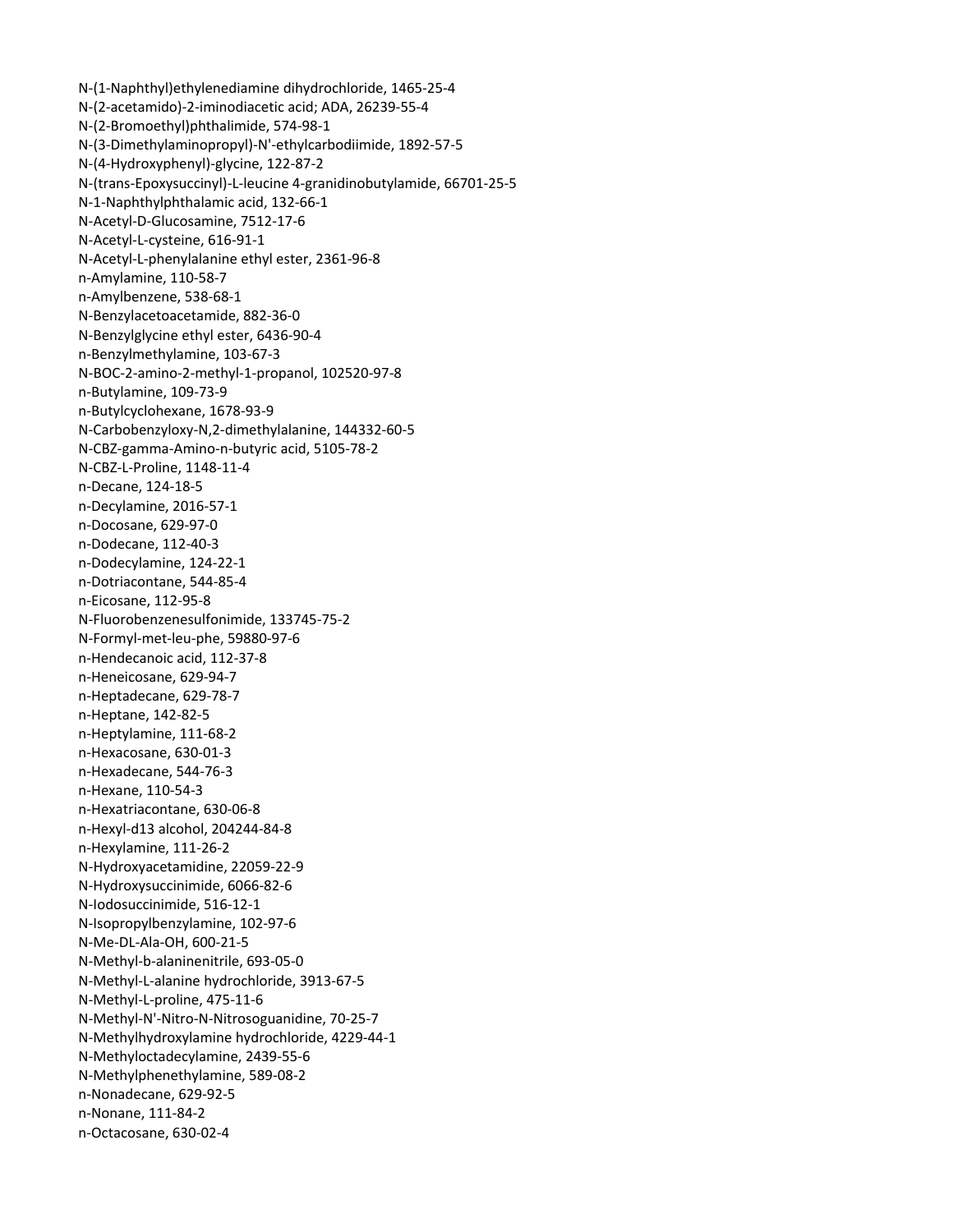n‐Octadecane, 593‐45‐3 n‐Octane, 111‐65‐9 n‐Octatriacontane, 7194‐85‐6 n‐Octyl‐n‐decyl phthalate, 119‐07‐3 n‐Octyl a‐D‐Glucopyranoside, 29781‐80‐4 n‐Octylamine, 111‐86‐4 n‐Pentacosane, 629‐99‐2 n‐Pentadecane, 629‐62‐9 N‐Phenylanthranilic acid, 91‐40‐7 n‐Propyl sulfone, 598‐03‐8 n‐Propylbenzene, 103‐65‐1 n‐Propylcyclohexane, 1678‐92‐8 N‐tert‐Butyl‐N‐(2‐methyl‐1‐phenylpropyl)‐O‐(1‐phenylethyl)hydroxylamine, 227000‐59‐1 n‐Tetracontane, 4181‐95‐7 n‐Tetracosane, 646‐31‐1 n‐Tetradecane, 629‐59‐4 n‐Tetradecylamine, 75881‐20‐8 n‐Triacontane, 638‐68‐6 n‐Tricosane, 638‐67‐5 n‐Tridecane, 629‐50‐5 n‐Undecane, 1120‐21‐4 n‐Valeric acid, 109‐52‐4 N(super‐alpha)‐BOC‐N(super‐epsilon)‐4‐nitro‐Z‐L‐lysine, 22601‐53‐2 N(super‐alpha)‐Methyl‐L‐phenylalanine methyl ester hydrochloride, 19460‐86‐7 N,N'‐Diallyl‐l‐tartardiamide, 58477‐85‐3 N,N'‐Dicyclohexyl‐cardobiimide, 538‐75‐0 N,N'‐Dicyclohexylurea, 2387‐23‐7 N,N‐Diallyl‐2,2,2‐trifluoroacetamide, 14618‐49‐6 N,N‐Dimethylacetamide dimethyl acetal, 18871‐66‐4 N,N‐Dimethylformamide dimethyl acetal, 4637‐24‐5 N,N‐Dimethylglycine ethyl ester, 33229‐89‐9 N,N‐Dimethylglycine, 118‐68‐9 Neopentyl glycol, 126‐30‐7 Neostigmine bromide, 114‐80‐7 Nicotinic acid N‐oxide, 2398‐81‐4 Nicotinuric acid; Nicotinylglycine, 583‐08‐4 Nifedipine, 21829‐25‐4 Nitromethane, 75‐52‐5 Nonadecylbenzene, 29136‐19‐4 Nonene‐1, 124‐11‐8 Nonylbenzene, 1081‐77‐2 O‐(Benzotriazol‐1‐yl)‐N,N,N',N'‐tetramethyluronium hexafluorophosphate, 94790‐37‐1 O‐(Tetrahydro‐2H‐pyran‐2‐yl)hydroxylamine, 6723‐30‐4 O‐Benzylhydroxylamine hydrochloride, 2687‐43‐6 o‐Cresol, 95‐48‐7 o‐Dianisidine dihydrochloride, 20325‐40‐0 o‐Diethylbenzene, 135‐01‐3 O‐Methylisourea hydrochloride, 5329‐33‐9 o‐Terphenyl, 84‐15‐1 o‐Toluic acid, 118‐90‐1 o‐Xylene, 95‐47‐6 Octadecyl mercaptan, 2885‐00‐9 Octadecylbenzene, 929727 Octadecyltriethoxysilane, 7399‐00‐0 Octene‐1, 111‐66‐0 Octene‐2, 111‐67‐1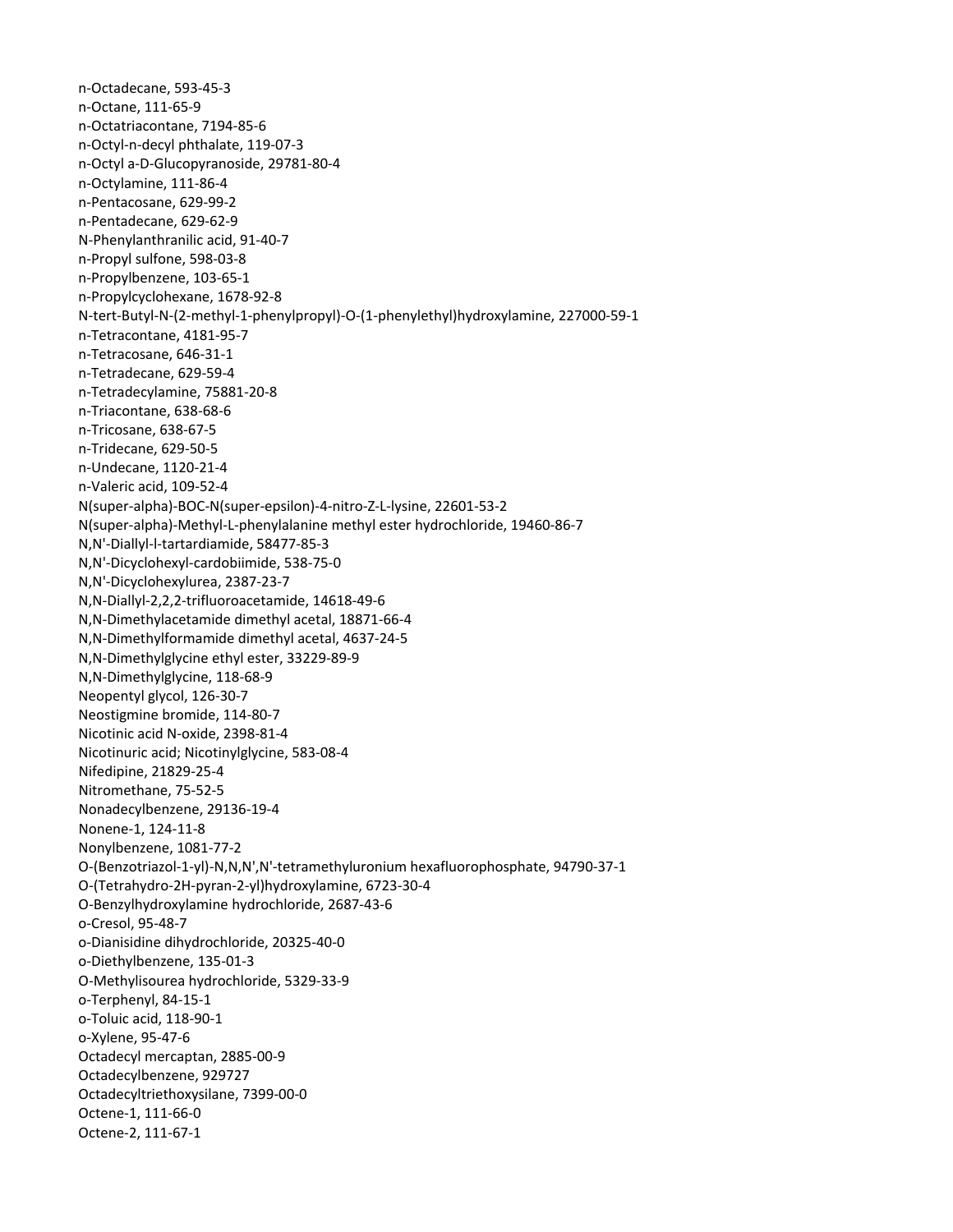Octyl‐beta‐D‐thioglucopyranoside, 85618‐21‐9 Octylbenzene, 2189‐60‐8 Oleandomycin, 7060‐74‐4 Orcinol monohydrate orotic anhydride, 6153‐39‐5 Oxalic acid, 144‐62‐7 Oxindole, 59‐48‐3 p‐Anisaldehyde dimethyl acetal, 2186‐92‐7 p‐Anisic acid, 100‐09‐4 p‐Anisic anhydride, 794‐94‐5 p‐Anisylchlorodiphenylmethane, 14470‐28‐1 p‐Chlorophenoxyacetic acid, 122‐88‐3 p‐Cresol, 106‐44‐5 p‐Diethylbenzene, 105‐05‐5 p‐Ethyltoluene, 622‐96‐8 p‐Isopropyltoluene, 99‐87‐6 p‐Quaterphenyl, 135‐70‐6 p‐Terphenyl, 92‐94‐4 p‐Toluene sulfonyl fluoride, 455‐16‐3 p‐Toluenesulfonic acid monohydrate, 6192‐52‐5 p‐Toluenesulfonic acid sodium salt, 207801‐20‐5 p‐Toluenesulfonyl chloride, 98‐59‐9 p‐Toluic acid, 99‐94‐5 p‐Xylene, 106‐42‐3 Paclitaxel, 33069‐62‐4 Palmitic acid, 57‐10‐3 Pamoic acid disodium salt, 6640‐22‐8 Paraffin oil, 8012‐95‐1 Paraformaldehyde‐d2, 32008‐59‐6 Paraformaldehyde, 30525‐89‐4 Paromomycin sulfate, 1263‐89‐4 Pelargonaldehyde, 124‐19‐6 Pelargonic acid, 112‐05‐0 Penicillin‐G, potassium salt, 113‐98‐4 Pentachlorophenol, 87‐86‐5 Pentadecafluorooctanoic acid, 335‐67‐1 Pentadecylbenzene, 2131‐18‐2 Pentylenetetrazole, 54‐95‐5 Perfluorononanoic acid, 375‐95‐1 Perylene, 198‐55‐0 Phenanthrene, 85‐01‐8 Phenazine methosulfate, 299‐11‐6 Phenol, 108‐95‐2 Phenolphthalein, 77‐09‐8 Phenyl bromoacetate, 620‐72‐4 Phenyl disulfide, 882‐33‐7 Phenylacetaldehyde, 122‐78‐1 Phenylacetylene, 536‐74‐3 Phenylhydrazine hydrochloride, 59‐88‐1 Phenylmethanesulfonyl fluoride, 329‐98‐6 Phenylpyruvic acid, 156‐06‐9 Phenylthiocarbamide (1‐phenyl‐2‐thiourea), 103‐85‐5 Phosphonoacetic acid, 4408‐78‐0 Phosphorous acid, 13598‐36‐2 Phthalic acid, 88‐99‐3 Phthalic diamide, 88‐96‐0 Phthalimide potassium salt, 1074‐82‐4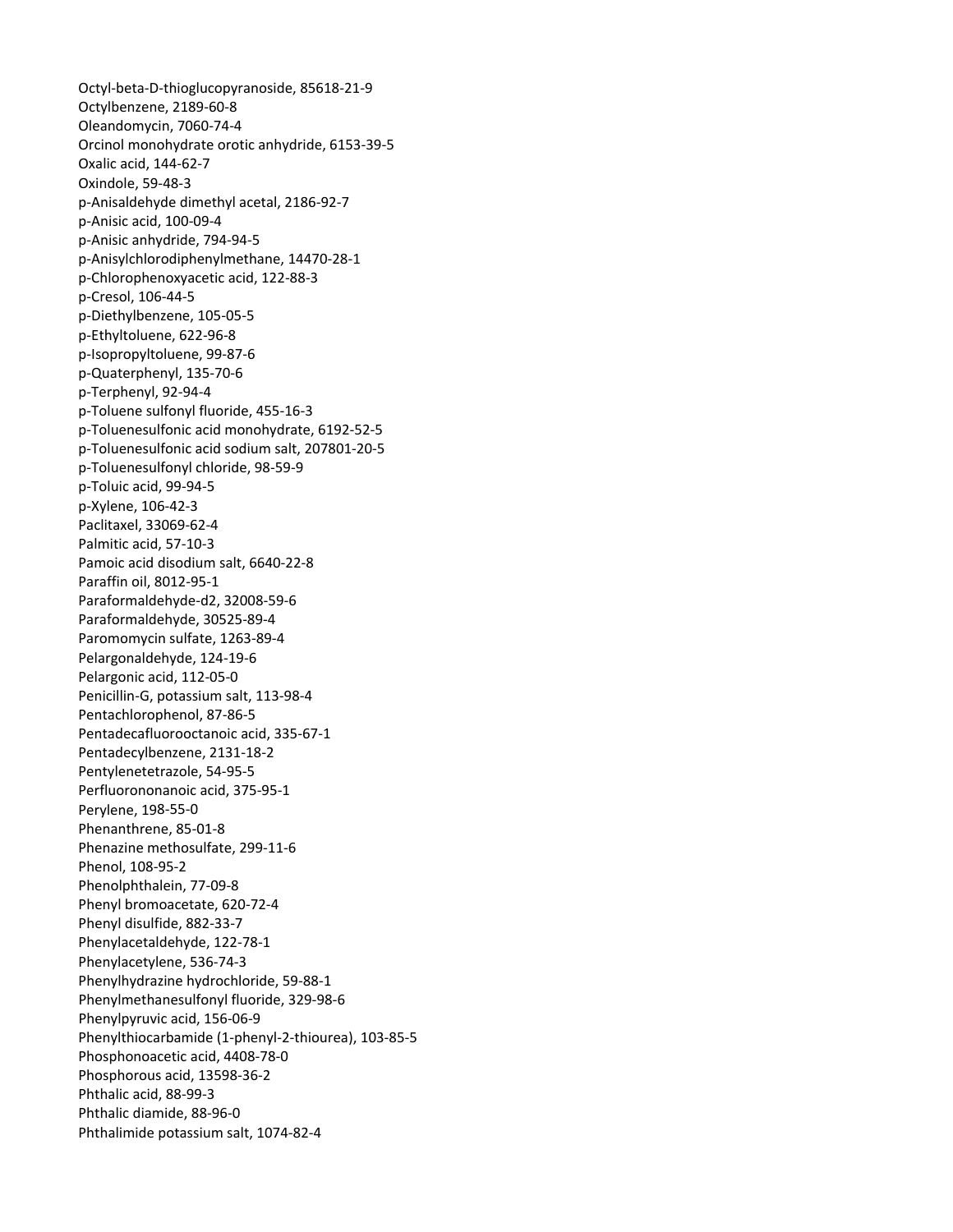Pilocarpine hydrochloride, 54‐71‐7 Pilocarpine nitrate, 148‐72‐1 Pimelic acid, 111‐16‐0 Pimelic ketone, 108‐94‐1 Pinacol, 76‐09‐5 Pirinixic acid, 50892‐23‐4, Potassium antimonyl tartrate trihydrate, 28300‐74‐5 Potassium trimethylsilanolate, 10519‐96‐7 Prednisolone, 50‐24‐8 Proadifen hydrochloride, 62‐68‐0 Procaine hydrochloride, 51‐05‐8 Propargylamine, 2450‐71‐7 Propionaldehyde, 123‐38‐6 Propionic acid, 79‐09‐4 Propionic anhydride, 123‐62‐6 Propyl gallate, 121‐79‐9 Propylene glycol monomethyl ether, 107‐98‐2 Protamine sulfate; Salmine, 9009‐65‐8; 53597‐25‐4 Pterine, 2236‐60‐4 Pyrazole, 288‐13‐1 Pyrene, 129‐00‐0 Pyridinium p‐toluenesulfonate, 24057‐28‐1 Pyridoxine, 65‐23‐6 Pyrrolidine‐1,3‐dicarboxylic acid 1‐tert‐butyl, 59378‐75‐5 Pyrrolidine, 123‐75‐1 Pyrrolidinedithiocarbamate ammonium salt, 5108‐96‐3 Pyruvic acid sodium salt, 113‐24‐6 Pyruvic acid, 127‐17‐3 Quinacrine dihydrochloride, 69‐05‐6 Quinidine, 56‐54‐2 Quinine, 130‐95‐0 R‐(‐)‐Deprenyl hydrochloride, 14611‐52‐0 R‐2‐Methylbutanol, 616‐16‐0 rac‐2,2'‐Bis(diphenylphosphine)‐1,1'‐binaphthyl, 98327‐87‐8 Ranitidine hydrochloride, 66357‐59‐3 Rottlerin, 82‐08‐6 Salicylaldehyde, 90‐02‐8 Salicylhydroxamic acid, 89‐73‐6 Salicylic acid sodium salt, 54‐21‐7 Saponin, 8047‐15‐2 Sarcosine, 107‐97‐1 Sebacic acid, 111‐20‐6 Sephadex g‐10‐120, 9050‐68‐4 Sequestrene 330; Sodium ferric DETPA Sodium acetate, 127‐09‐3 Sodium ascorbate, 134‐03‐2 Sodium cacodylate trihydrate, 6131‐99‐3 Sodium dodecylsulfate, 151‐21‐3 Solutol, 61909‐81‐7 Squalene, 111‐02‐4 Stearic acid sodium salt; Sodium stearate, 822‐16‐2 Stearic acid, 57‐11‐4 Stearin, 22610‐63‐5 Suberic acid, 505‐48‐6 Succinic acid, 110‐15‐6 Succinic anhydride, 108‐30‐5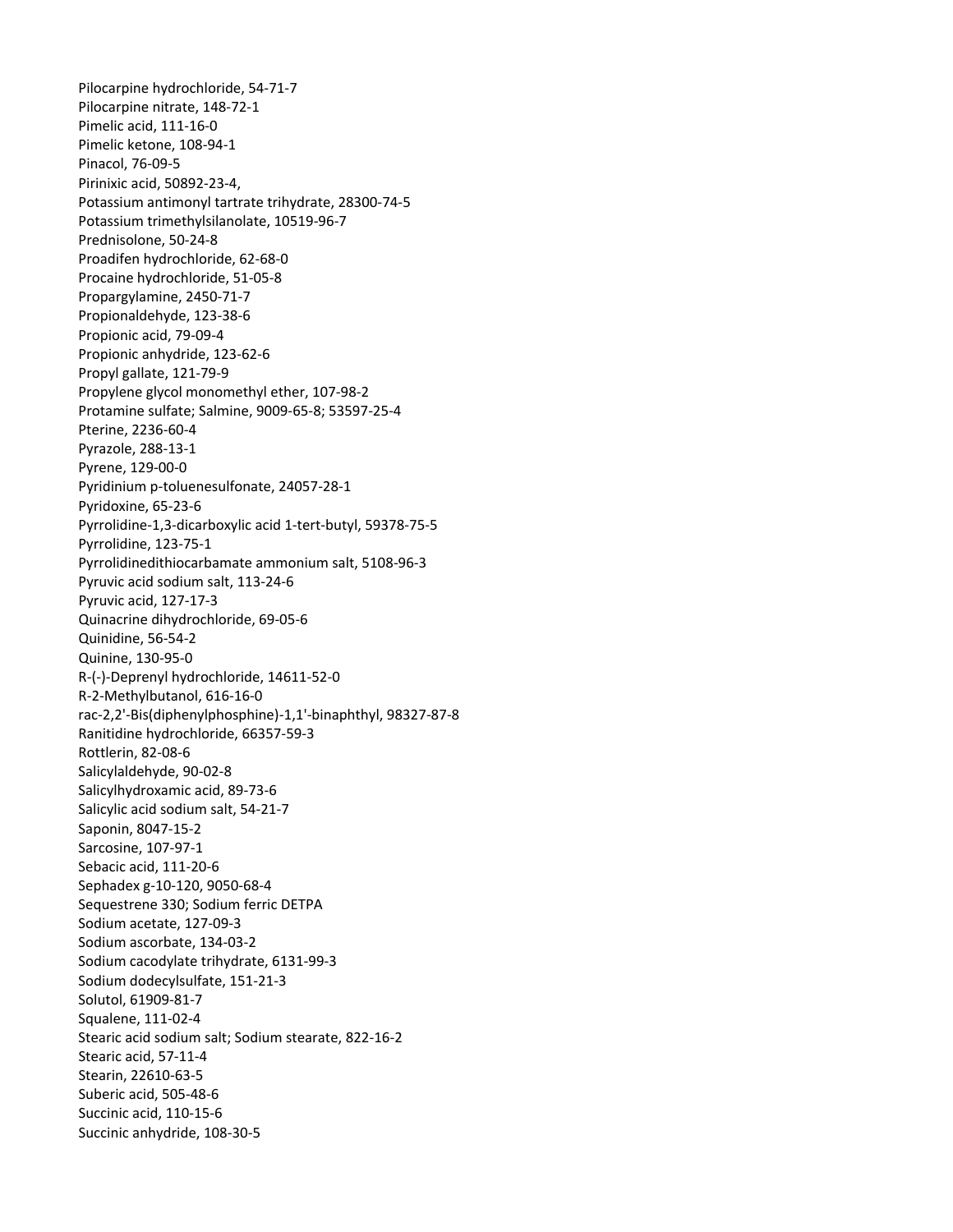Sulfamerazine; 2‐Sulfanilamido‐4‐methylpyrimidine, 127‐79‐7 Sulfaphenazole, 526‐08‐9 Sulfur trioxide pyridine complex, 26412‐87‐3 Tamoxifen citrate salt, 54965‐24‐1 Tamoxifen, 10540‐28‐1 Terephthaldicarboxaldehyde, 623‐27‐8 Terephthalic acid, 100‐21‐0 tert‐Butan(ol‐d), 3972‐25‐6 tert‐Butyl bromoacetate, 5292‐43‐3 tert‐Butyl hydroquinone, 1948‐33‐0 tert‐Butyl P,P‐dimethylphosphonoacetate, 62327‐21‐3 tert‐Butyl phenyl carbonate, 6627‐89‐0 tert‐Butylamine, 75‐64‐9 tert‐Butylcyclohexane, 3178‐22‐1 tert‐Butyldimethylsilyl chloride, 18162‐48‐6 Testosterone, 58‐22‐0 Tetrabutylammonium borohydride, 33725‐74‐5 Tetrabutylammonium bromide, 1643‐19‐2 Tetrabutylammonium iodide, 311‐28‐4 Tetradecylbenzene, 1459‐10‐5 Tetraethylammonium fluoride hydrate, 98330‐04‐2 Tetraethylthiuramdisulfide, 97‐77‐8 Tetrahydrofurfuryl oleate, 5420‐17‐7 Tetramethyl‐1,3‐cyclobutanedione, 933‐52‐8 Tetramethylthiuram disulfide, 137‐26‐8 Tetraphenylboron, 96226‐12‐9 Tetraphenylethylene,632‐51‐9 Theophylline monohydrate, 5967‐84‐0 Theophylline, 58‐55‐9 Thioanisole, 100‐68‐5 Thiodiglycolic acid, 123‐93‐3 Thiodipropionic acid, 111‐17‐1 Thioglycolic acid, 68‐11‐1 Thiolactic acid, 79‐42‐5 Thiosalicylic acid, 147‐93‐3 Tinidazole, 19387‐91‐8 Tolbutamide, 64‐77‐7 Toluene, 108‐88‐3 trans‐1,2‐Diaminocyclohexane‐N,N,N',N'‐tetraacetic acid, 125572‐95‐4 trans‐1,2‐Dimethylcyclohexane, 6876‐23‐9 trans‐3‐Hexenoic acid, 1577‐18‐0 trans‐Aconitic acid, 4023‐65‐8 trans‐Stilbene carboxylic acid trans,trans‐Dibenzylideneacetone, 35225‐79‐7 Tri(n‐octyl,n‐decyl) trimellitate, 67989‐23‐5 Triamterene, 396‐01‐0 Tributyrin, 60‐01‐5 Tricaprin, 621‐71‐6 Tricaprylin, 538‐23‐8 Tricarballylic acid, 99‐14‐9 Trichloroethanol, 115‐20‐8 Tridecylaldehyde, 10486‐19‐8 Tridecylbenzene, 123‐02‐4 Tridocosanoin, 18641‐57‐1 Tridodecanoin, 538‐24‐9 Trieicosenoin, 620‐64‐4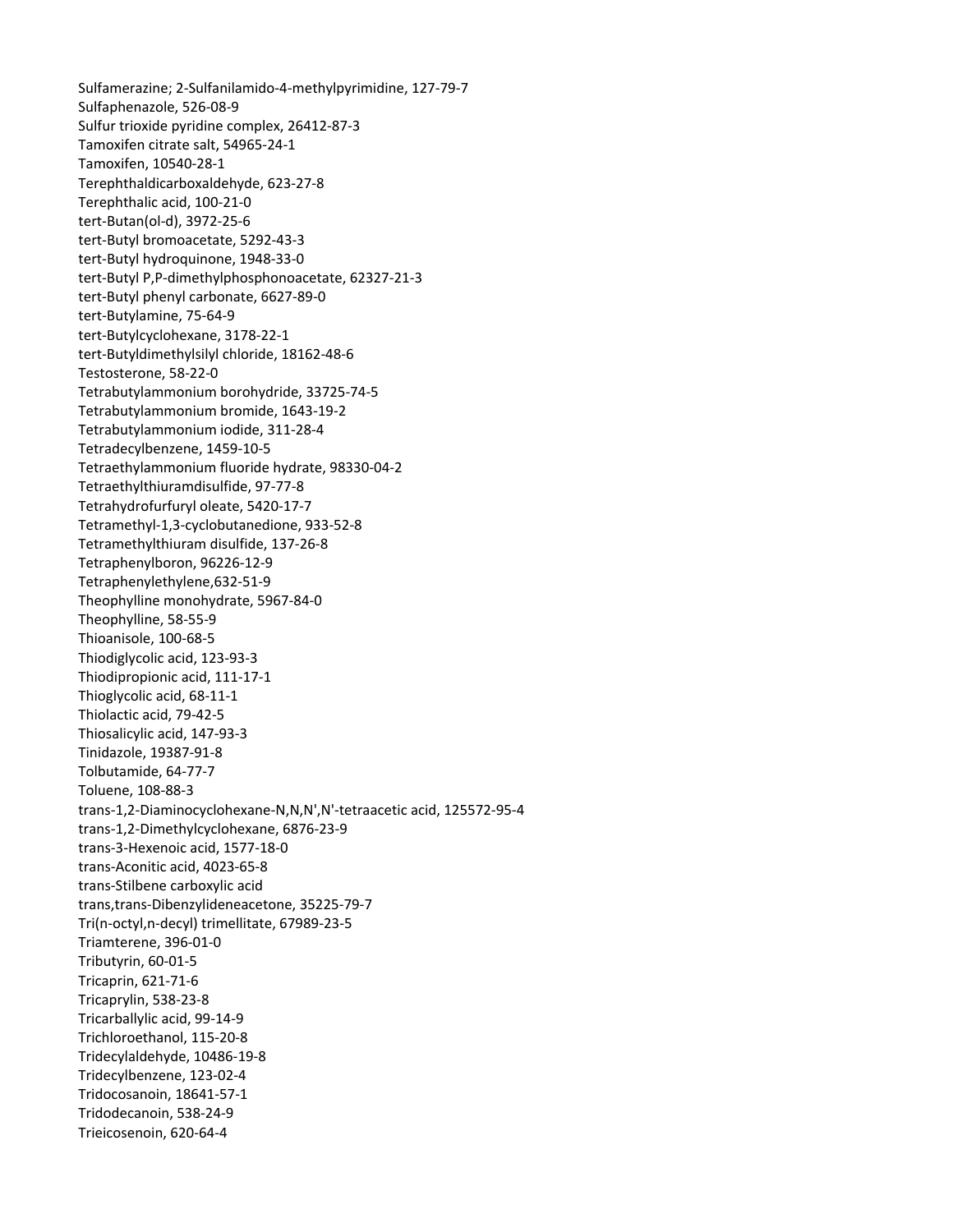Triethyl orthoacetate, 78‐39‐7 Triethyl orthoformate‐d1, 26387‐53‐1 Triethyl orthoformate, 122‐51‐0 Triethyl phosphite, 122‐52‐1 Triethylene glycol, 112‐27‐6 Triethylsilane, 617‐86‐7 Trifluoperazine di‐hydrochloride, 440‐17‐5 Trifluoroacetic anhydride, 407‐25‐0 Triheptadecanoin, 2438‐40‐6 Trihexadecanoin, 555‐44‐2 Trimesic acid, 554‐95‐0 Trimethyl orthoacetate, 1445‐45‐0 Trimethyl orthobutyrate, 43083‐12‐1 Trimethyl orthoformate, 149‐73‐5 Trimethyl orthopropionate, 24823‐81‐2 Trimethyl phosphonoacetate, 5927‐18‐4 Trimethylacetic acid, 75‐98‐9 Trimethylamine hydrochloride, 593‐81‐7 Trimethylsilylcyanide, 7677‐24‐9 Trimethylsulfoxonium iodide, 1774‐47‐6 Trioctadecanoin, 555‐43‐1 Triphenylene, 217‐59‐4 Triphenylmethyl chloride, 76‐83‐5 Triphenylphosphine oxide, 791‐28‐6 Triphenylphosphine, 603‐35‐0 Tripropylene glycol methyl ether, 20324‐33‐8 Tripropylene glycol, 24800‐44‐0 Tris Base, 77‐86‐1 Tris(dimethylamino)phosphine, 1608‐26‐0 Tris(phenylthio)methane, 4832‐52‐4 Tritetradecanoin, 555‐45‐3 Triton X‐100, 9002‐93‐1 Triton X‐114, 9036‐19‐5 Trizam hydrochloride, 1185‐53‐1 Troleandomycin, 2751‐09‐9 TWEEN 80; Polysorbate 80, 9005‐65‐6 Undecylaldehyde, 112‐44‐7 Undecylbenzene, 6742‐54‐7 Urocanic acid, 104‐98‐3 Valeraldehyde, 110‐62‐3 Valeronitrile, 110‐59‐8 Valerophenone, 1009‐14‐9 Valinomycin, 2001‐95‐8 Vitamin B12, 68‐19‐9 Warfarin, 81‐81‐2 Xanthine sodium salt, 1196‐43‐6 Xanthine; 2,6‐Dihydroxypurine, 69‐89‐6 Xanthone, 90‐47‐1 Xanthosine, 146‐80‐5 Z‐Aib‐OH, 15030‐72‐5 Z‐Asp(OtBu)‐OH, 5545‐52‐8 Z‐beta‐Ala‐OH, 2304‐94‐1 Z‐D‐Alanine, 26607‐51‐2 Z‐Glu‐Phe‐OH, 987‐84‐8 Z‐Glu‐Tyr‐OH, 988‐75‐0 Z‐Gly‐Gly‐Phe‐OH, 13171‐93‐2